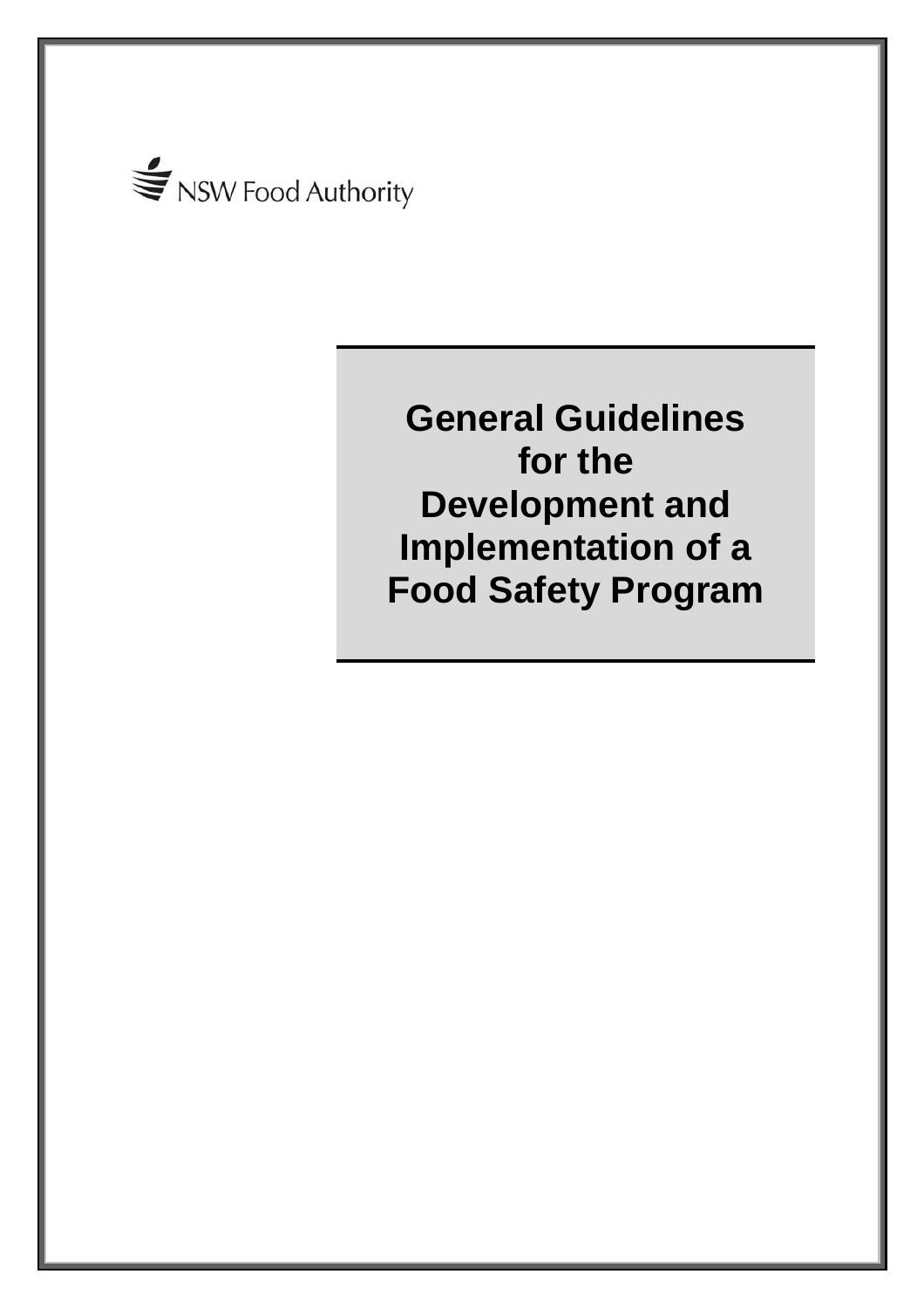

*General Guidelines for the Development and Implementation of a Food Safety Program*

## **Table of Contents**

- **1. Introduction**
- **2. Developing Your Food Safety Program** 
	- **2.1 HACCP Team**
	- **2.2 Scope and Purpose**
	- **2.3 Product Description and Intended Use**
	- **2.4 Process Flow Chart**
	- **2.5 Hazard Analysis**
	- **2.6 Hazard Audit Table**

#### **3. Support Programs**

- **3.1 Maintenance Program**
- **3.2 Approved Supplier Program**
- **3.3 Good Food Handling Practices**
- **3.4 Cleaning and Sanitation Program**
- **3.5 Pest Control Program**
- **3.6 Personal Hygiene Program**
- **3.7 Product Recall Program**
- **3.8 Staff Training Program**
- **3.9 Calibration Program**
- **3.10 Internal Audit Program**
- **3.11 Document and Data Control Program**

#### **4. Appendices**

- **Appendix 1 Glossary**
- **Appendix 2 References / Bibliography**
- **Appendix 3 Example of Calibration Method for Thermometers**
- **Appendix 4 Example of Personal Hygiene Policy**
- **Appendix 5 Example of GHP Policies**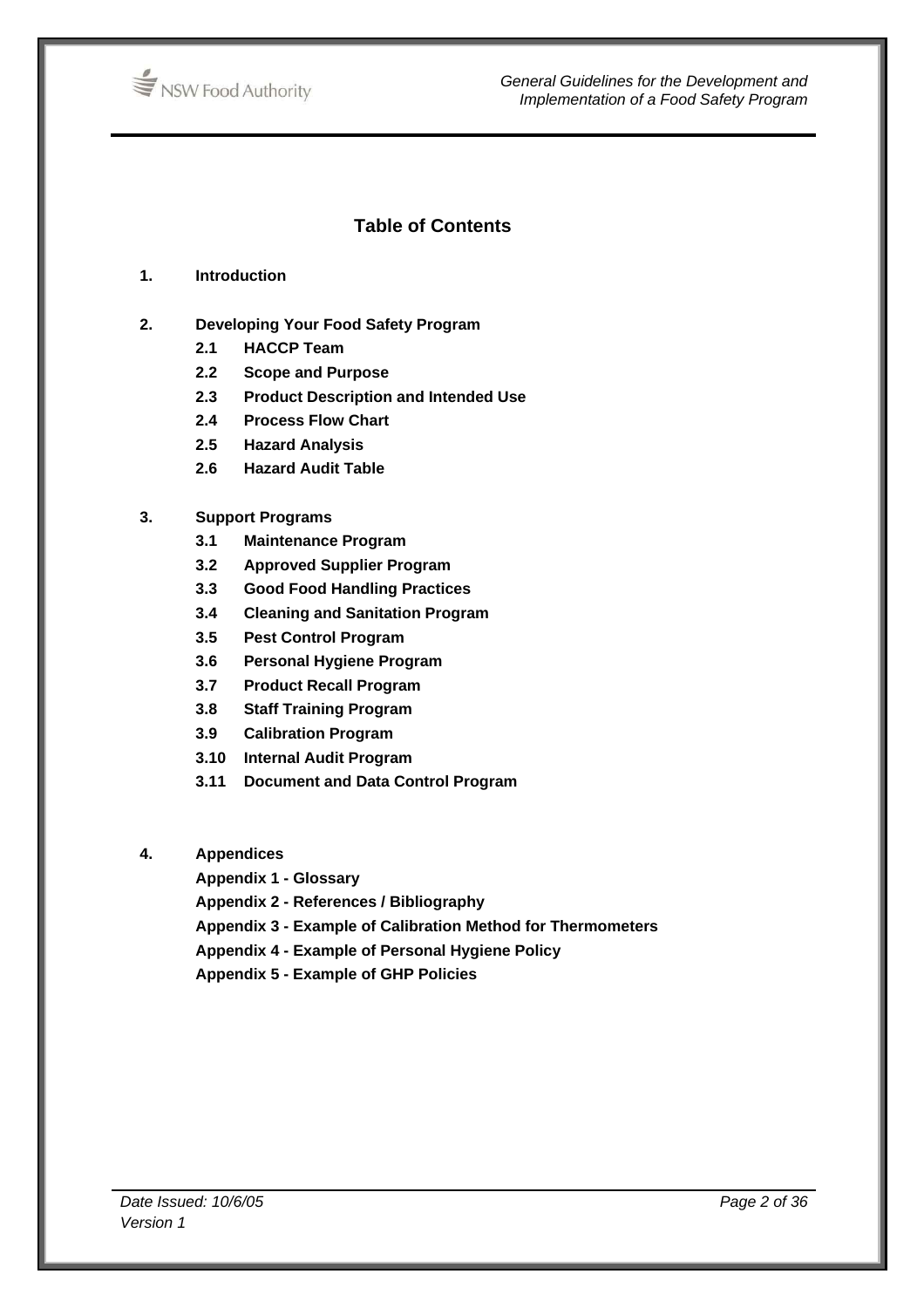

#### **The Use of NSW Food Authority Assistance Materials**

The NSW Food Authority "General Guidelines for the Development and Implementation of a Food Safety Program", "Food Safety Program Template" and "Industry Guides" are guidance documents only. NSW Food Authority disclaims any liability for any loss or injury directly or indirectly sustained by any person as a result of reliance upon these documents. **Businesses must not assume that these guidance documents cover all food safety hazards within their business. If using these document to develop your Food Safety Program then you must adapt these to fit your business, products, and market requirements, and to ensure that all potential food safety hazards are identified and controlled.** You are advised to seek independent legal advice in relation to any query you may have regarding the legal obligations imposed under the relevant Food Safety Scheme Regulation.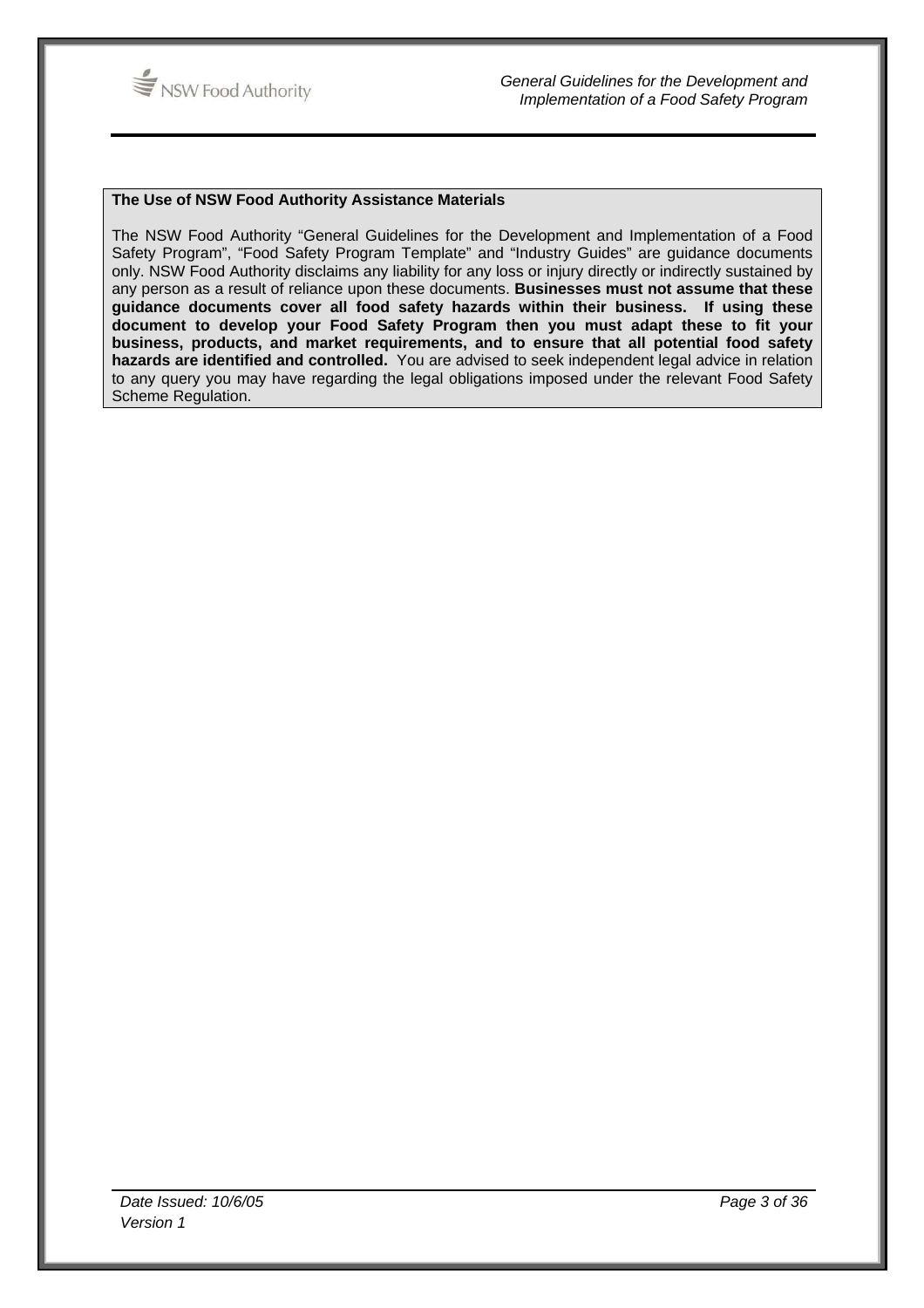

# **General Guidelines for Developing and Implementing a Food Safety Program**

| <b>1. Introduction</b>         |                                                                                                                                                                                                                                                                                                                                                                                                                                    |
|--------------------------------|------------------------------------------------------------------------------------------------------------------------------------------------------------------------------------------------------------------------------------------------------------------------------------------------------------------------------------------------------------------------------------------------------------------------------------|
|                                | This guideline has been prepared by the NSW Food Authority to<br>assist businesses in developing and implementing a food safety<br>program. This is based on the Hazard Analysis and Critical Control<br>Point (HACCP) system as outlined by Codex Alimentarius<br>Commission. This HACCP based food safety program will fulfill the<br>requirements of "Standard 3.2.1 Food Safety Programs" of the<br>Food Standards Code (FSC). |
|                                | This document should be read in conjunction with the "Food<br>Safety Program Template Book" in which you can record the<br>details of your program, and your "Industry Guide" which gives<br>relevant information specific to your industry sector.                                                                                                                                                                                |
|                                | In addition, it is important to note that food businesses must meet<br>the requirements specified in "Standard 3.2.2 Food Safety<br>Practices and General Requirements" and "Standard 3.2.3 Food<br>Premises and Equipment" of the FSC.                                                                                                                                                                                            |
| What is a food safety program? | A food safety program is a set of practices and procedures that<br>your business will need in order to manage food safety while it is in<br>your care.                                                                                                                                                                                                                                                                             |
| What does it consist of?       | For most businesses, the food safety program will consist of a<br>HACCP plan along with a number of support programs.                                                                                                                                                                                                                                                                                                              |
|                                | Codex based HACCP requires an organised approach to food<br>safety controls and has some additional requirements that are not<br>required to be documented and monitored under FSC 3.2.1. It is<br>strongly recommended that these additional requirements are<br>included in a food safety program to maximise its effectiveness.                                                                                                 |
| What is HACCP?                 | HACCP is a system which clearly identifies hazards and<br>establishes controls that will prevent, eliminate or reduce hazards<br>to an acceptable level.                                                                                                                                                                                                                                                                           |
|                                | HACCP forms part of many food businesses quality assurance<br>system and is increasingly being included in food safety legislation<br>both nationally and internationally.                                                                                                                                                                                                                                                         |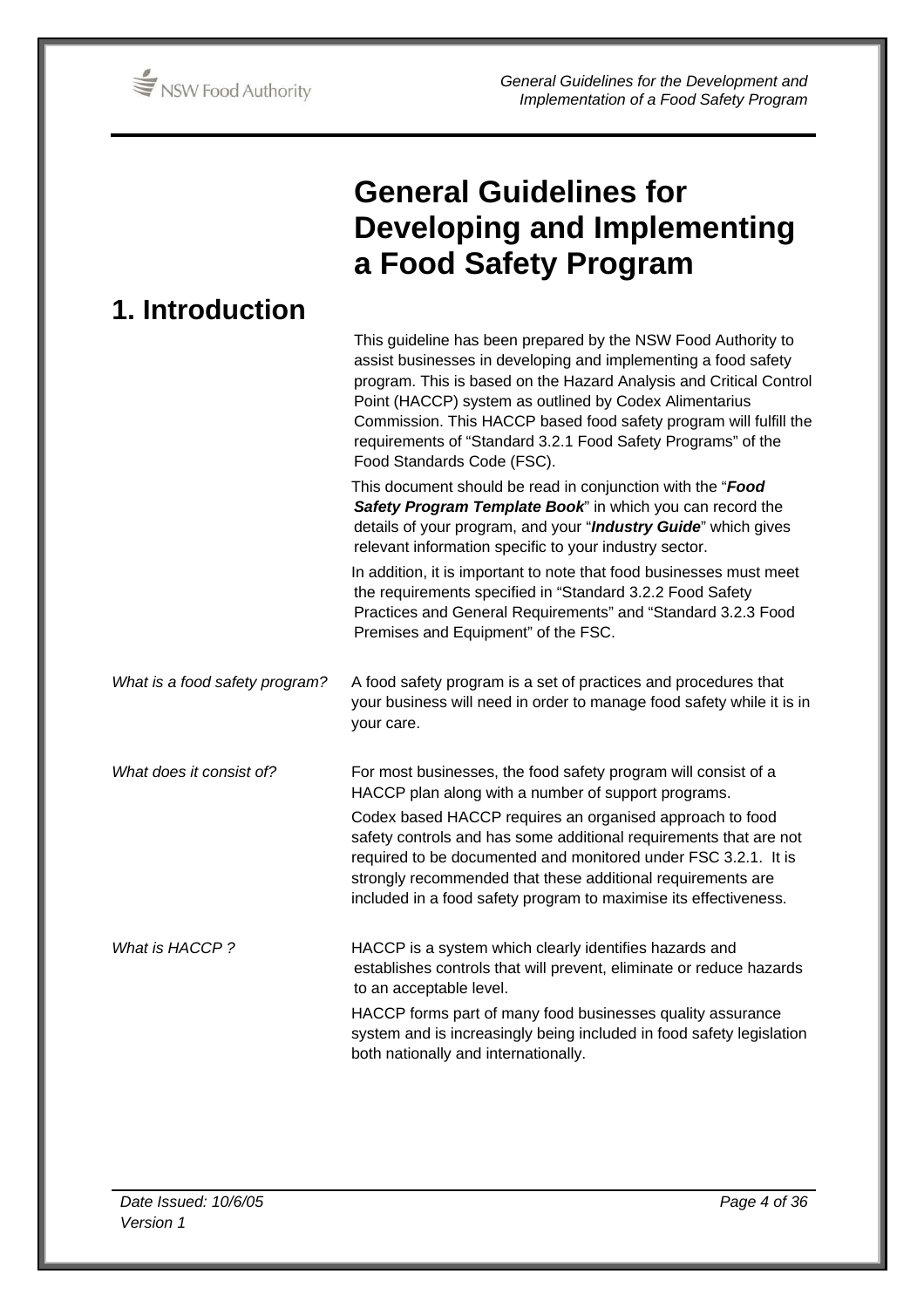

There are 7 Principles of HACCP and it is generally regarded that there are 12 steps in the logical sequence of developing a HACCP food safety system. These are:

- 1. Assemble the HACCP Team
- 2. Describe the product
- 3. Identify the intended use
- 4. Construct a flow chart
- 5. On-site confirmation of flow chart
- 6. Conduct a hazard analysis (**Principle 1**)
- 7. Determine the critical control points (CCPs) **(Principle 2**)
- 8. Establish critical limits for each CCP (**Principle 3**)
- 9. Establish monitoring systems for each CCP (**Principle 4**)
- 10. Establish corrective actions (**Principle 5**)
- 11. Establish verification procedures (**Principle 6**)
- 12. Establish documentation and record keeping (**Principle 7**)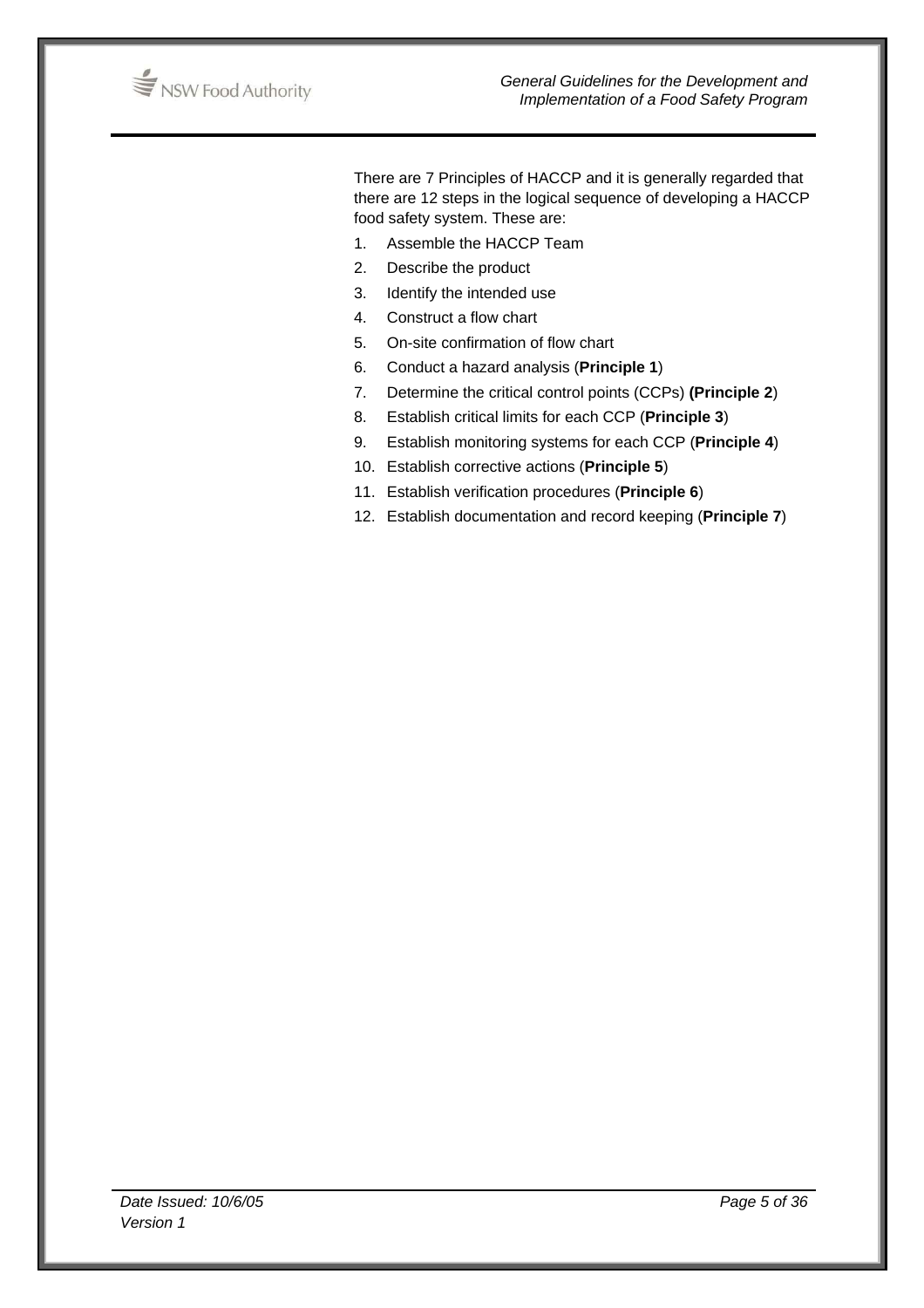# **2. Developing your Food Safety Program**

For HACCP to be successfully put into practice it requires commitment from everyone in the food business. In addition, knowledge of the process, product and potential hazards is needed to ensure the system will work effectively. Information specific to your business has been provided in your *Industry Guide*. You are also advised to gather further information to help you understand how to control the hazards related to your industry and products.

The food safety program should include all components outlined in this section. In addition, for the program to be successful it must have support programs established, such as cleaning and sanitation, personal hygiene etc (refer to Section 3 of this guide). These will serve as a solid foundation to the effective implementation of a food safety program.

The development of the HACCP plan(s) will also involve:

- Developing the necessary work instructions or procedures;
- Developing the necessary worksheets/checklists; and
- Training staff in the monitoring and recording of critical control points and corrective action.

If a business is having difficulty with developing their program, assistance from external parties or consultants should be considered. This would be especially important when performing the hazard analysis, deciding on control measures for the hazards and determining CCP's and critical limits.

In Section 1. Introduction of the *Food Safety Program template Book*, give a general introduction of your organisation and the organisations philosophy towards food safety and quality management.

# **2.1 HACCP Team**

A business will need to study its food handling operations and relate them to the food safety issues applicable to its product(s). As no one person usually has the complete knowledge required, development and implementation of HACCP is best achieved by a group of people usually referred to as a HACCP team.

Depending on the size of the business, a HACCP team should ideally consist of between three to seven people all with some knowledge of the food-related operations within the business and/or knowledge of the food safety hazards associated with the product. In addition, a HACCP team leader is usually nominated.

*The HACCP team, responsible for developing and maintaining this food safety plan, must be identified.* 

 $\Box$ 

*Where possible, this should be a multidisciplinary team using expertise from various groups within the site(s).* 

*NOTE: This is Step 1 of the 12 steps in developing a HACCP food safety system.*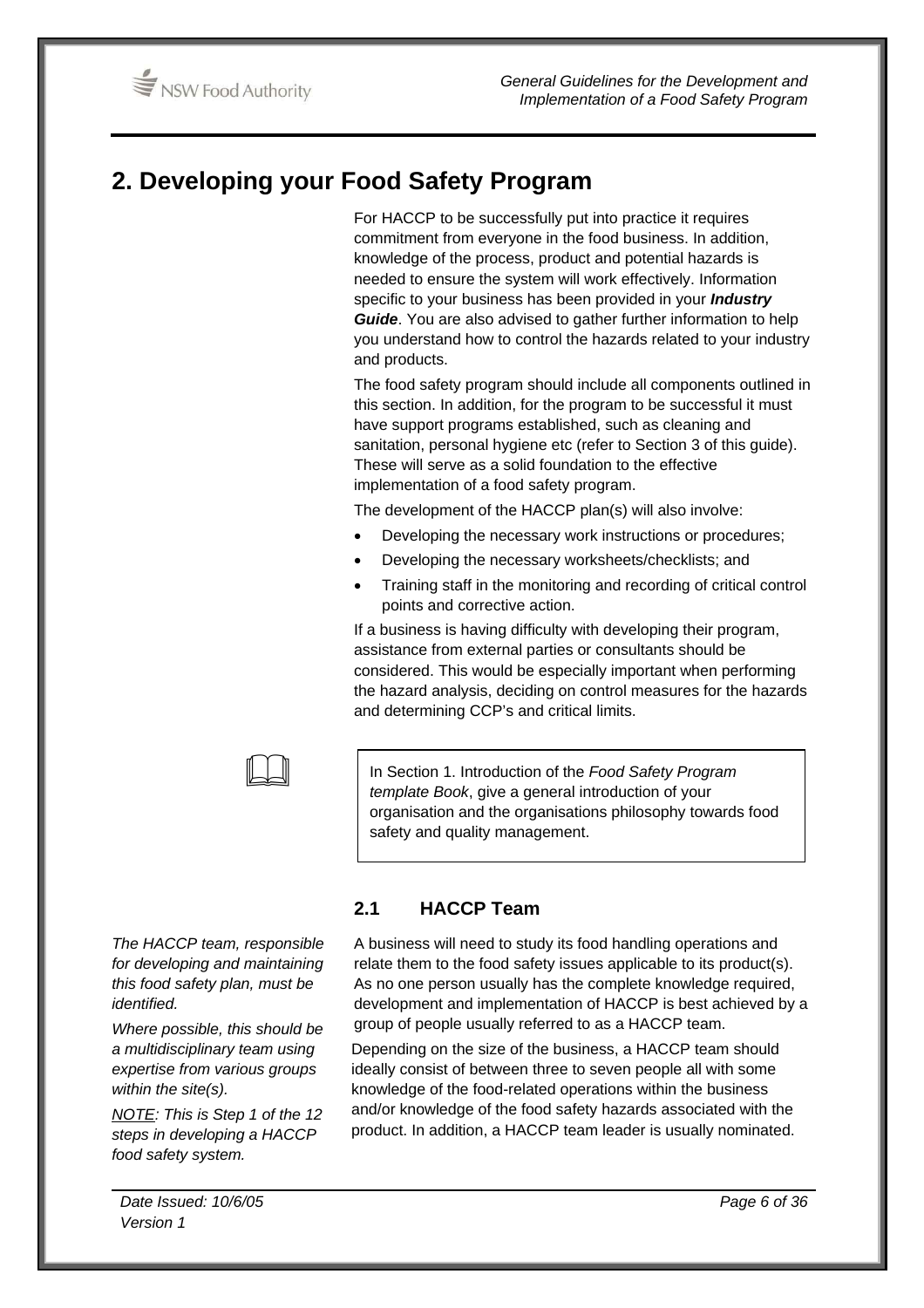NSW Food Authority

This person ensures that the HACCP process progresses as required and often deals with problems faced during the development and implementation of the program.

For some businesses this may be difficult, as the business may consist of only one or two people. In these cases all the people in the business would be involved in the development of the program.



In Section 2.1 of the *Food Safety Program template book*, record the people involved in your HACCP team.

# **2.2 Scope and Purpose**

*The scope and purpose of the HACCP food safety program should be defined.* 



At this stage it is also important to define the scope and purpose of the program. The scope is a statement outlining the products and processes covered by the HACCP plan and the parts of the operations it covers (the start and end point). The scope of the plan is important, as it is a reference point for many of the following steps involved in developing other HACCP plans in the business.

The purpose of the food safety program should also be defined. The purpose is a statement of the reason the program has been put into practice. For example: to ensure food safety and to enhance quality.

In Section 2.2 of the *Food Safety Program Template book*, record the scope and purpose.

Your *Industry Guide* may be able to provide you with more information.

*The products covered by the program and their intended use must be defined.* 

*NOTE: This is Steps 2 and 3 of the 12 steps in developing a HACCP food safety system* 

# **2.3 Product Description and Intended use**

The product(s) should be described and the intended use(s) outlined as these assist in determining what hazards are associated with your product by describing the nature of the product.

Most businesses will need to state here if the product is to be cooked prior to consumption by the consumer, further processed by another business and/or served without any further processing.

It is also important to consider who will eat the food. If the business sells its product to the general public, then it could be expected that the product would be consumed by anyone. If it sells directly to at-risk groups, then this should be stated in the intended use.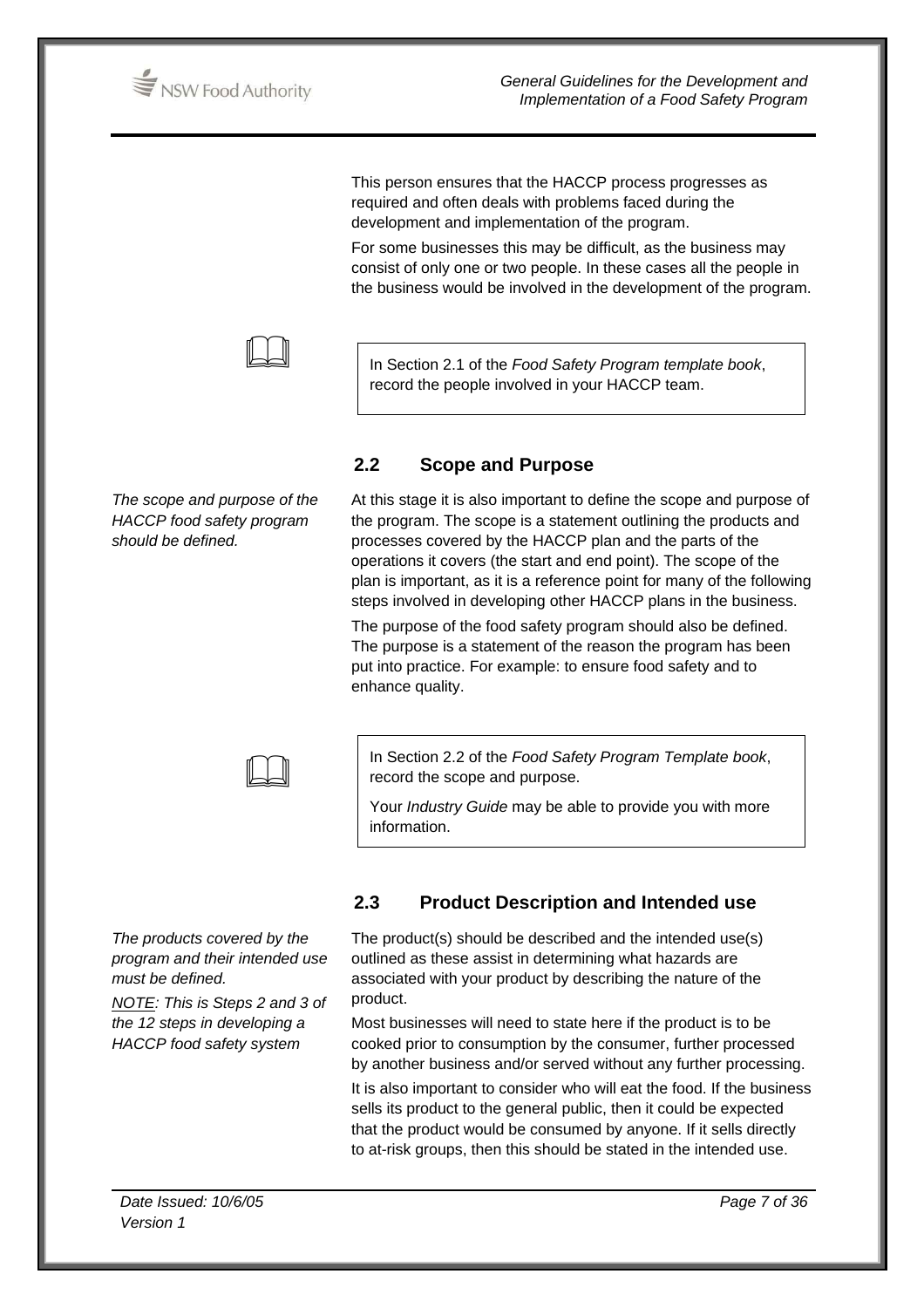

At-risk groups are those who may be more prone to food poisoning and would include young children, pregnant women, the immunocompromised and the elderly (eg If food is sold directly to nursing homes or child care centres).

Your product description and intended use (Product Specifications) may include information such as:

- Product name (eg name used on the product)
- Ingredients used
- Form in which the product is sold (eg fresh/frozen/shelf-stable)
- Type of primary and secondary packaging (eg primary: packaging in contact with product, secondary: outer pack)
- Preservation methods (if any)
- Shelf life
- Storage and transport conditions required for the product
- Labelling (eg noting of any known allergens if required)
- The intended use by the consumer (eq indicate if the food is ready-to-eat or requires further processing)
- The consumers of the product (eg general population or specific group, such as a vulnerable population)



In Section 2.3 of the *Food Safety Program template book*, record the Product Description and Intended Use for each product you produce.

Your *Industry Guide* may be able to provide you with more information.

## **2.4 Process Flow Chart**

The purpose of a process flow chart is to provide a simple, clear description of the steps involved in your process, ensuring that all processes mentioned in your scope are covered.

You may choose to draw a process flow chart for each product you produce or group products which use a similar process. For example a food premises may have a separate process flow chart for a beef stew and a curry beef OR they may wish to group these and call their process flow chart – "Process Flow Chart for Wet Sauce Dishes".

The flow chart you develop should include all steps the product goes through while under your control, and in order of operation. It should also include any inputs into the process including ice, salt, food ingredients and chemicals etc. Use of symbols (for operation, storage, transport etc) is optional.

*A process flow chart must be constructed.* 

*NOTE: This is Step 4 of the 12 steps in developing a HACCP food safety system.*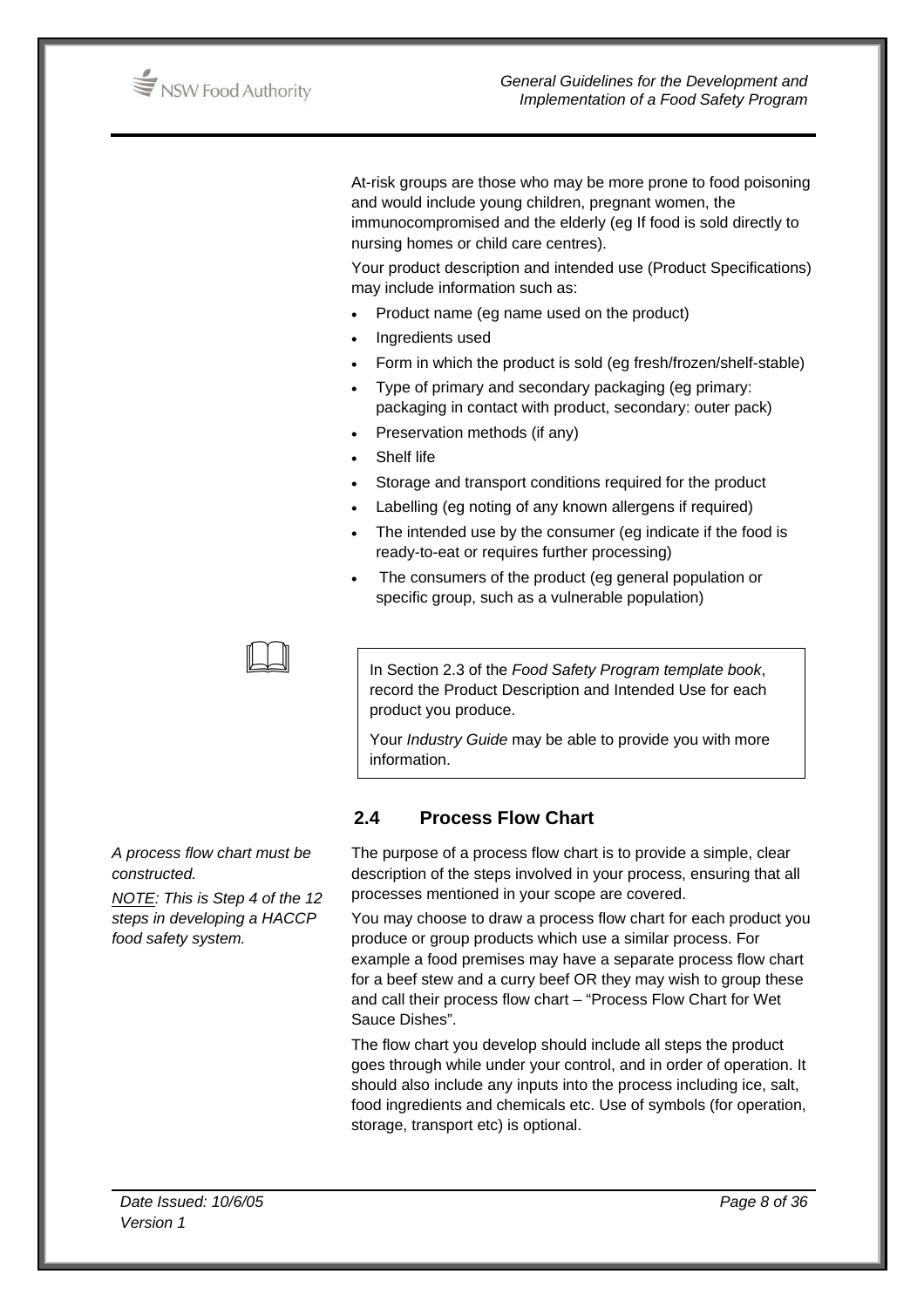

*The process flow charts must be confirmed to be accurate and complete on site. (charts are confirmed as accurate when they are authorised and dated for issue).* 

*NOTE: This is Step 5 of the 12 steps in developing a HACCP food safety system.* 

*Documented evidence must be provided to demonstrate that a Hazard Analysis has been* 

*NOTE: This is Step 6 of the 12 steps in developing a HACCP food safety system and HACCP* 

*conducted.* 

*Principle 1.* 

It is important that the flow chart(s) are correct and complete as they are the basis for the hazard analysis.

The HACCP team should take the flow chart to the area(s) where the food is handled and follow through the operations using the flow chart to ensure it shows that the same process is actually happening. If the process is different to what has been documented in the flow chart, then the flow chart should be corrected to reflect actual process.

Businesses may find it useful to ask someone in the business that hasn't been involved in drawing the flow chart to check the diagram. Often a fresh set of eyes will see things overlooked by those more closely involved in the process.



In Section 2.4 of the *Food Safety Program template book*, draw your flow chart.

Your *Industry Guide* may be able to provide you with more information.

**2.5 Hazard Analysis** 

There are many different formats used for recording Hazard Analysis and the table in the *Food Safety Program Template book* is one option. This process is supported by the use of a decision tree, as in Figure 1.

All potential hazards that may occur at each step outlined in the flow chart must be identified. This is one of the most important steps when developing the program, as hazards not identified and therefore not controlled may lead to an unsafe product. When deciding what hazards may occur, consideration should be given to:

- the process that is occurring;
- the particular properties of the product;
- any other raw materials added;
- equipment in contact with the food;
- amount of contact by food handlers; and
- packaging or storage containers.

When identifying the hazards, only consider what is happening at that step. If other food substances are added, hazards related with these ingredients would also need to be identified.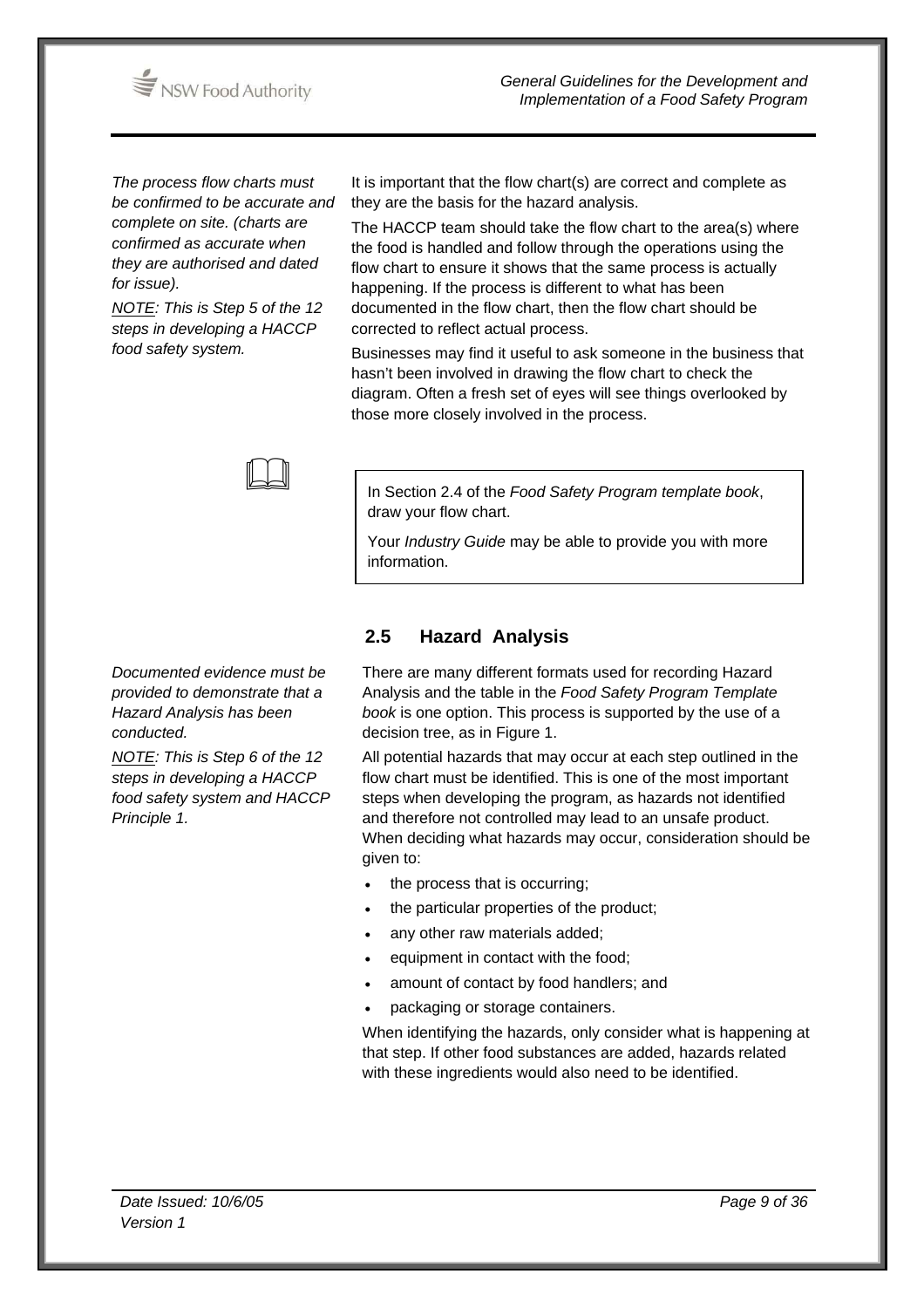

#### **What is a hazard?**

A hazard is a biological, chemical or physical agent, or condition of food with the potential to cause an adverse health affect. Typical hazards include:

- Growth of food poisoning microorganisms (pathogens)
- Microbial or physical contamination from food handlers
- Microbial or physical contamination from equipment
- Survival of food poisoning microorganisms

More information on hazards related with your industry is provided in your *Industry Guide*.

#### **Control measures**

Once a hazard has been identified, the next step is to consider what control measure(s) can be used for each hazard. Control measures (also referred to as preventative measures) are anything that will prevent, eliminate or reduce the hazard from occurring. In some cases effective support programs are sufficient to control a hazard (eg a cleaning and sanitation program) and so these can be documented as the control measure. In other cases, specific activities other than support programs are required to control a hazard, these are referred to as critical control points and are discussed in detail further in Section 2.5.1.

More than one control measure may be used to control a hazard, and a control measure may be used for more than one hazard. Some typical control measures are provided in your *Industry Guide*.

 In Section 2.5 of the *Food Safety Program template book*, record your hazard analysis.

This will require you to write the name of the step in the table and next to each step, write any hazards associated with the step. Then, for each hazard, record the control measure(s).

This should be repeated for each step and for each of the hazards identified.

Your *Industry Guide* may be able to provide you with more information.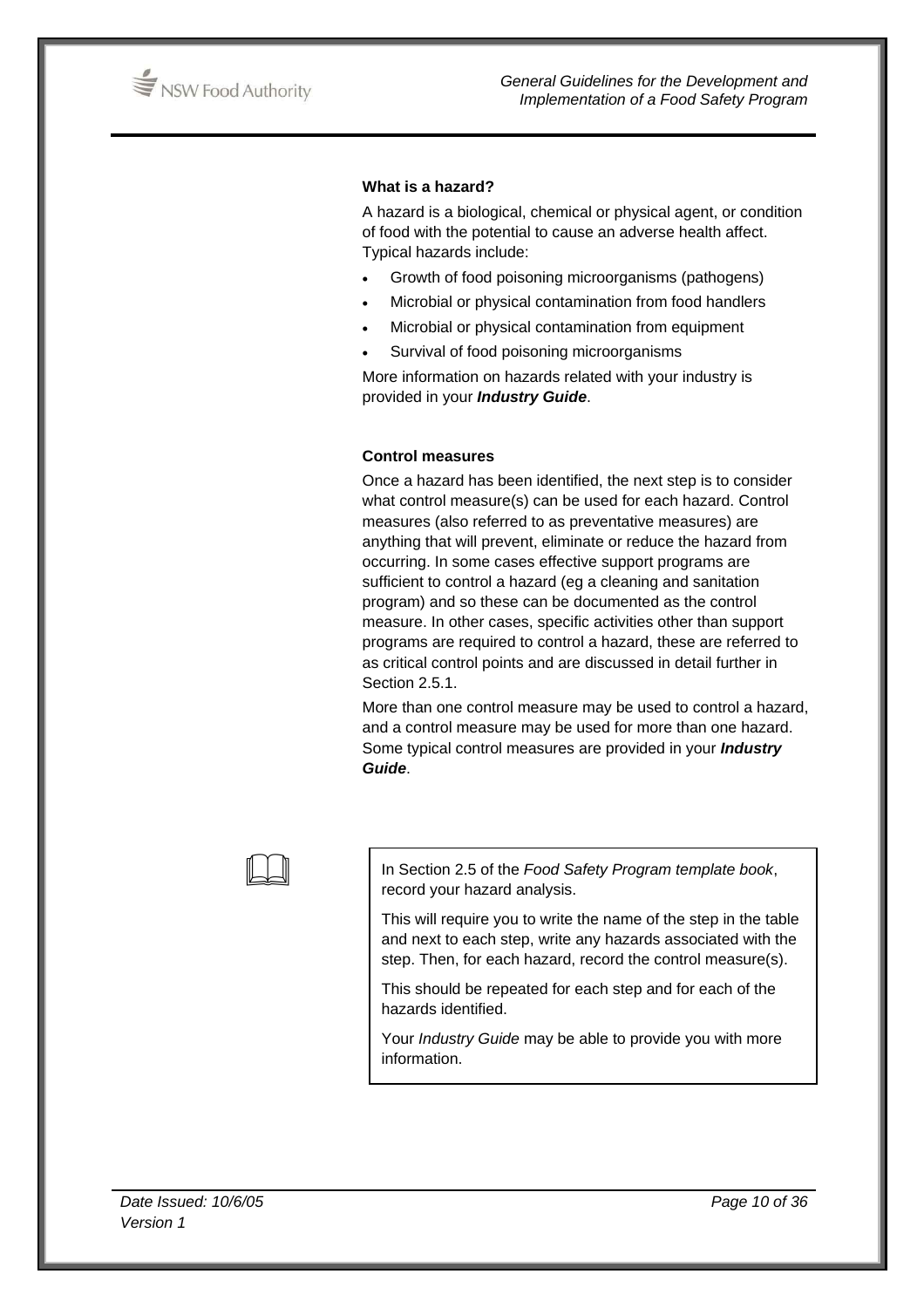

*As part of the hazard analysis, CCP's must be identified.* 

*CCP's are defined as a step at which control can be applied and is essential to prevent or eliminate a food safety hazard or reduce it to an acceptable level.* 

*NOTE: This is Step 7 of the 12 steps in developing a HACCP food safety system and HACCP Principle 2.* 

# **2.5.1 Determine Critical Control Points**

The next step in the hazard analysis is to determine critical control points (CCP's) from the hazards you have identified. CCP's are usually steps in the process where a control measure is critical to ensure safety. Determining if a CCP is needed can be achieved by using the CCP decision tree as shown on Page 11. The decision tree is a series of questions that should be asked for each hazard at each step to determine if a CCP is required at that step.

It would be expected that different types of businesses will have different CCP's, although generally speaking CCP's would include cooking, storage and transportation steps for ready-to-eat products.

Sometimes, the CCP Decision Tree will identify a hazard as a CCP, but if an effective support program has been put in place (eg Cleaning and Sanitation Program) then the CCP can be classified as a support program instead.



 For each of the hazards lists in Section 2.5 of the *Food Safety Program Template book*, use the CCP decision tree (Figure 1) to determine your CCP's. Record your results in the table in Section 2.5

Your *Industry Guide* may be able to provide you with more information.

For each CCP identified record the step, hazard and control measure in the corresponding heading in Section 2.6 Hazard Audit Table of the *Food Safety Program Template book*.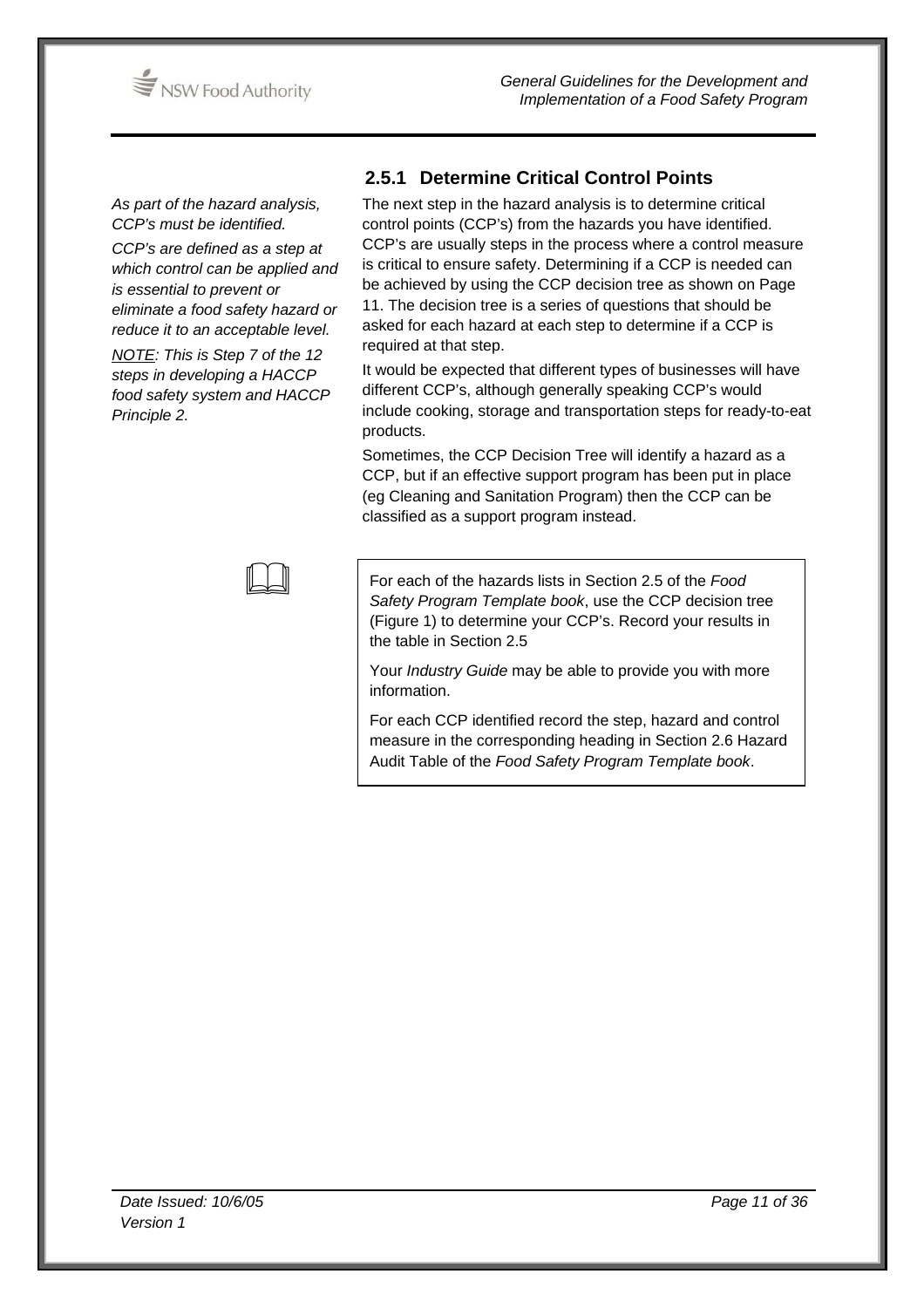

Figure 1: CCP Decision Tree (Codex Alimentarius Commission.1997).

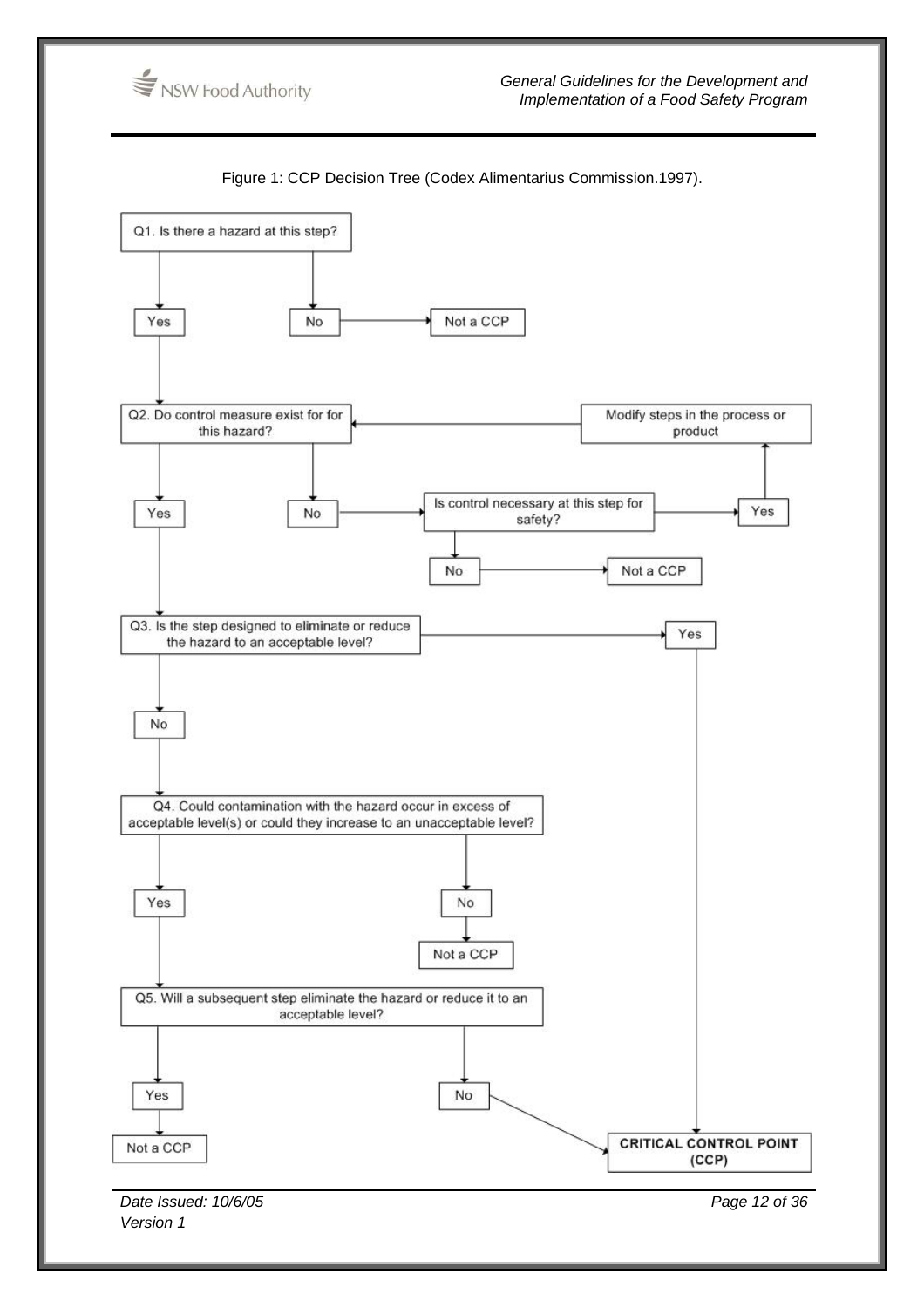

## **2.6 Hazard Audit Table**

The Hazard Audit Table is used to determine how you will control each of your Critical Control Points. For each CCP you will need to establish and document:

- The critical limit:
- How you will monitor it;
- What to do if you exceed the critical limit; and
- How you will record you CCP results. Note: All CCPs will need to be recorded.

## **2.6.1 Establish Critical Limits**

*Critical limits must be established and validated if possible for each CCP.* 

*This information is noted on the Hazard Audit Table.* 

*NOTE: This is Step 8 of the 12 steps in developing a HACCP food safety system and HACCP Principle 3.* 

Once a business has identified its CCP's, it must determine at what point the product may become unsafe at that particular step in the process. These are usually referred to as critical limits and are normally a measure (limit/specification/tolerance) that separates acceptable product from unacceptable product. Numerical values must include units and maximum, minimum or acceptable range of values.

Critical limits usually refer to a parameter that can be checked while the step is occurring (eg. time) so that if the limit is exceeded, effective corrective action can be taken immediately to correct the process and to prevent the unsafe product from reaching the consumer. For this reason, microbiological testing is usually not a critical limit, as results may not be available before the product has been passed on to the buyer and possibly consumed by the customer. Therefore hazards that relate to food poisoning micro-organisms are typically controlled by effective temperature control and/or control of chemical parameters of the food (eg pH and salt). Examples of typical critical limits include:

- Temperature and time parameters for cooking
- Temperature for storage and transportation
- Chemical testing such as pH and salt measurements
- Physical checks such as the presence of foreign objects

Critical limits are usually set based on scientific information. For example, it is generally accepted that perishable food should be kept at or below 5°C to stop most food poisoning microorganisms from growing. Therefore the critical limit for the storage and transportation of foods is usually 5°C or less.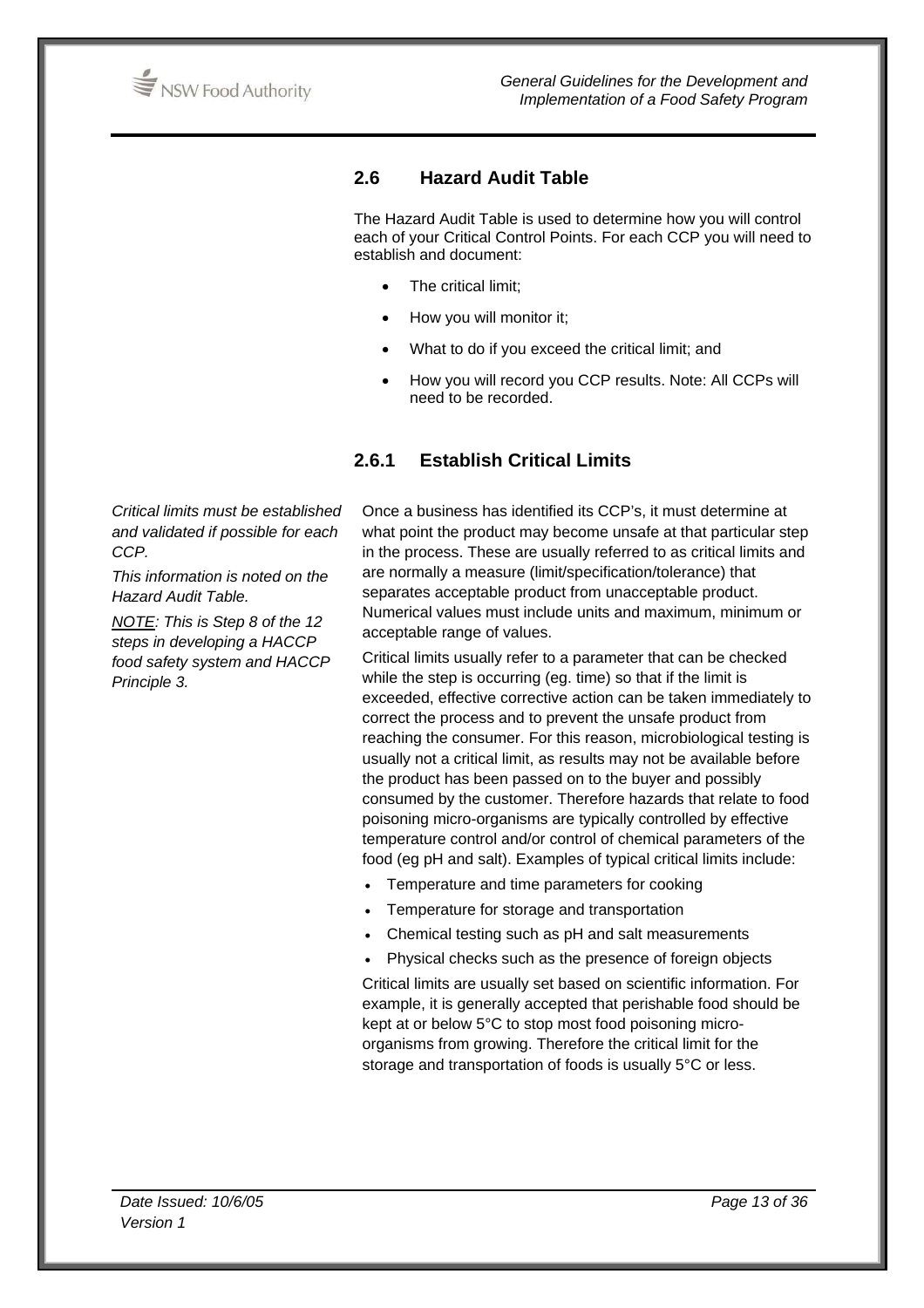

*Critical limits must be referenced, validated and based on recognised standards such as regulatory requirements or scientific data.* 

If you are unsure of what the critical limit for the CCP will be you may refer to:

- Information from the Industry Guide,
- Industry Codes of Practice.
- Regulatory requirements or
- Published scientific information such as recognised scientific papers or literature.

In addition, some businesses may find it worthwhile obtaining external assistance.

*It is essential to check that the control measures in the food safety system are achieving their aim and keeping food safe.*

#### **Validation (Justification) of Critical Limits.**

It is important to remember that the critical limit **must** control the hazards. Unless the critical limit is a commonly accepted limit, such as the storage temperature of foods in accordance with the Food Standards Code, businesses will need to show proof that the critical limit will differentiate between safe and unsafe food.

This will usually involve having some documented information outlining the source reference, or a validation study showing data, to justify each critical limit. A table summarising the justification for each CCP is recommended.

Validation of processes may consist of a number of components:

- Reference to industry guidelines and Codes of Practice eg accepted time temperature parameters for cooking.
- Reference to regulated standards eg compliance to the *Food Standards Code 3.2.2.*
- Intensive product testing may be used to validate a change to a process.
- Environmental testing may be used to validate the effectiveness of a cleaning system.

This documented evidence should be maintained and revised whenever any changes to the product or process are made to support the justification of the critical limits established for the food safety program.

 In Section 2.6 of the *Food Safety Program template book*, record the critical limit for each CCP.

A justification table for each CCP should be set up and documented – Refer to 2.6.1 of Template.

Your *Industry Guide* may be able to provide you with more information.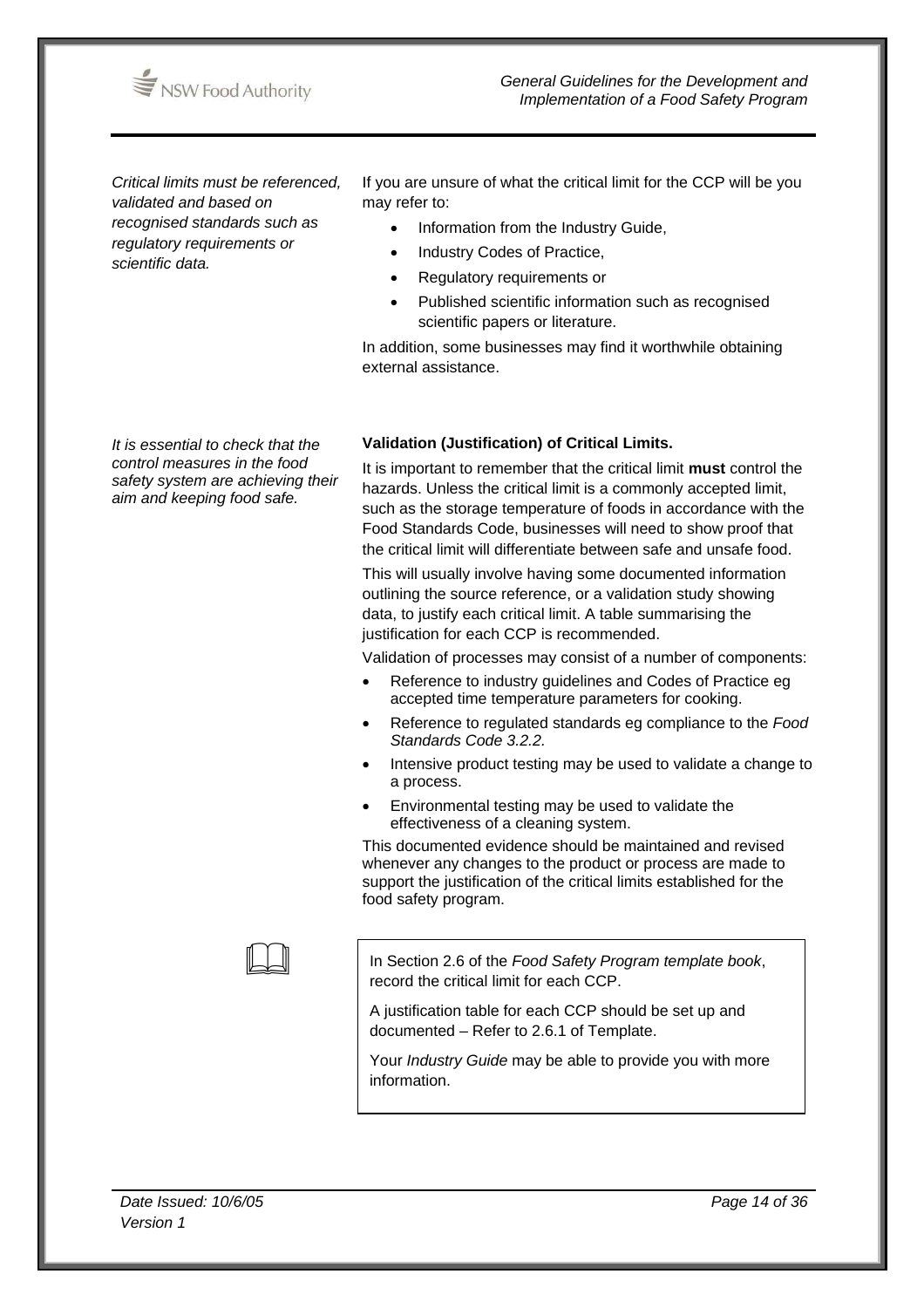

*Monitoring is the scheduled measurement or observation of a CCP against its critical limits.* 

*This requirement is noted on the Hazard Audit Table.* 

*NOTE: This is Step 9 of the 12 steps in developing a HACCP food safety system and HACCP Principle 4.* 

# **2.6.2 Establish Monitoring Procedures**

Once the critical limits have been determined, requirements for measuring against the critical limit needs to be established (eg monitoring procedure). The monitoring procedures must state:

- **What** is to be monitored;
- **When** the monitoring will occur (frequency);
- **Who** performs the monitoring; and
- **How** it will be monitored.

Examples of monitoring procedures include:

- Temperature checks;
- Measuring the chlorine concentration in water;
- Measuring the pH of a food;
- Measuring the salt concentration;

The data collected must be recorded accurately (eg on a recording form – refer to Form 2 of the template) as per Section 2.6.5 and kept on file at all times.



In Section 2.6 of the *Food Safety Program template book*, record the monitoring procedures for each CCP.

Your *Industry Guide* may be able to provide you with more information.

# **2.6.3 Establish Corrective Actions**

*You must determine and document corrective actions to be taken when monitoring shows that critical limits are not met.* 

*This information is noted on the Hazard Audit Table.* 

*NOTE: This is Step 10 of the 12 steps in developing a HACCP food safety system and HACCP Principle 5.* 

If the monitoring reveals that the critical limit has not been met, a business will need to have corrective actions in place that rectifies the situation. The corrective action procedure should state:

- How to bring the process back under control;
- What to do with product produced while the process was not controlled; and
- Who is responsible for the corrective action?

Product produced while the process was not under control should either be reworked/reprocessed or rejected.

Reworking or reprocessing the product should only occur if the business can assure that the hazard(s) can be eliminated or reduced to a safe level.

A record of the corrective action(s) taken must be maintained.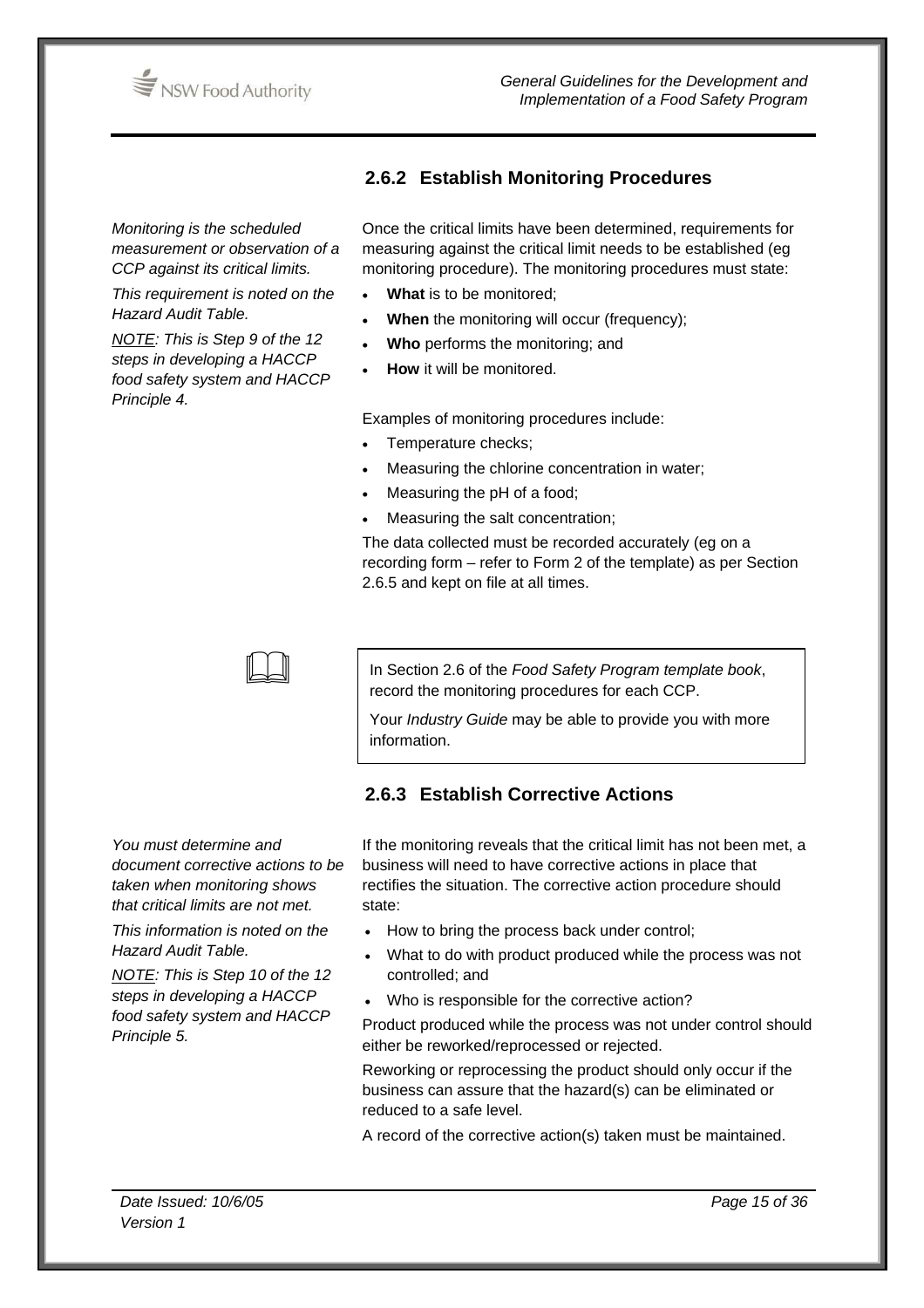NSW Food Authority



In Section 2.6 of the *Food Safety Program template book*, record the corrective action for each CCP.

Your *Industry Guide* includes some examples of monitoring procedures for some steps.

## **2.6.4 Establish Verification Procedures**

*Procedures for verification must be established. This includes checks to verify that the HACCP food safety program is achieving its purpose of providing safe food. Verification activities should be documented, for example on the Hazard Audit Table or on a separate table.* 

*NOTE: This is Step 11 of the 12 steps in developing a HACCP food safety system and HACCP Principle 6.* 

One of the final steps involved in the HACCP system is to establish verification procedures. This can include verifying CCP's and support programs are effective. Verification procedures are post-process checks on the program to ensure it meets its objective to control food safety. Examples of checks you may undertake:

- Review of records to ensure monitoring is occurring in accordance with the HACCP plan and when necessary, corrective actions are taken;
- Internal audit of support program(s); and
- Testing of product/process to ensure CCP's are effective in controlling the safety of the food (an example of a testing schedule is included in the Appendix of the *Food Safety Program Template book)*. This may include chemical testing as well as process testing.

The frequency of verification activities will differ depending on the activity undertaken. You may check your records weekly to ensure recording is occurring. Confirmation of this could simply be a signature of the person checking on the bottom of each weekly record.

You should ensure that the entire system is reviewed at least annually and whenever there are changes to the product or process. This would include:

- Ensuring all product is covered by the HACCP program;
- Reconfirming the flow chart;
- Reviewing hazard analysis
- Reviewing monitoring procedures and recording; and
- Reviewing corrective actions and recording.

Should the verification activities reveal that the system was not working correctly then revisions of the system should occur. For example:

- If records of monitoring and/or corrective actions were not taken then it may be necessary for the business to retrain the person involved;
- If the internal audit reveals that the flow chart does not reflect the process, then the HACCP program would need to be revised;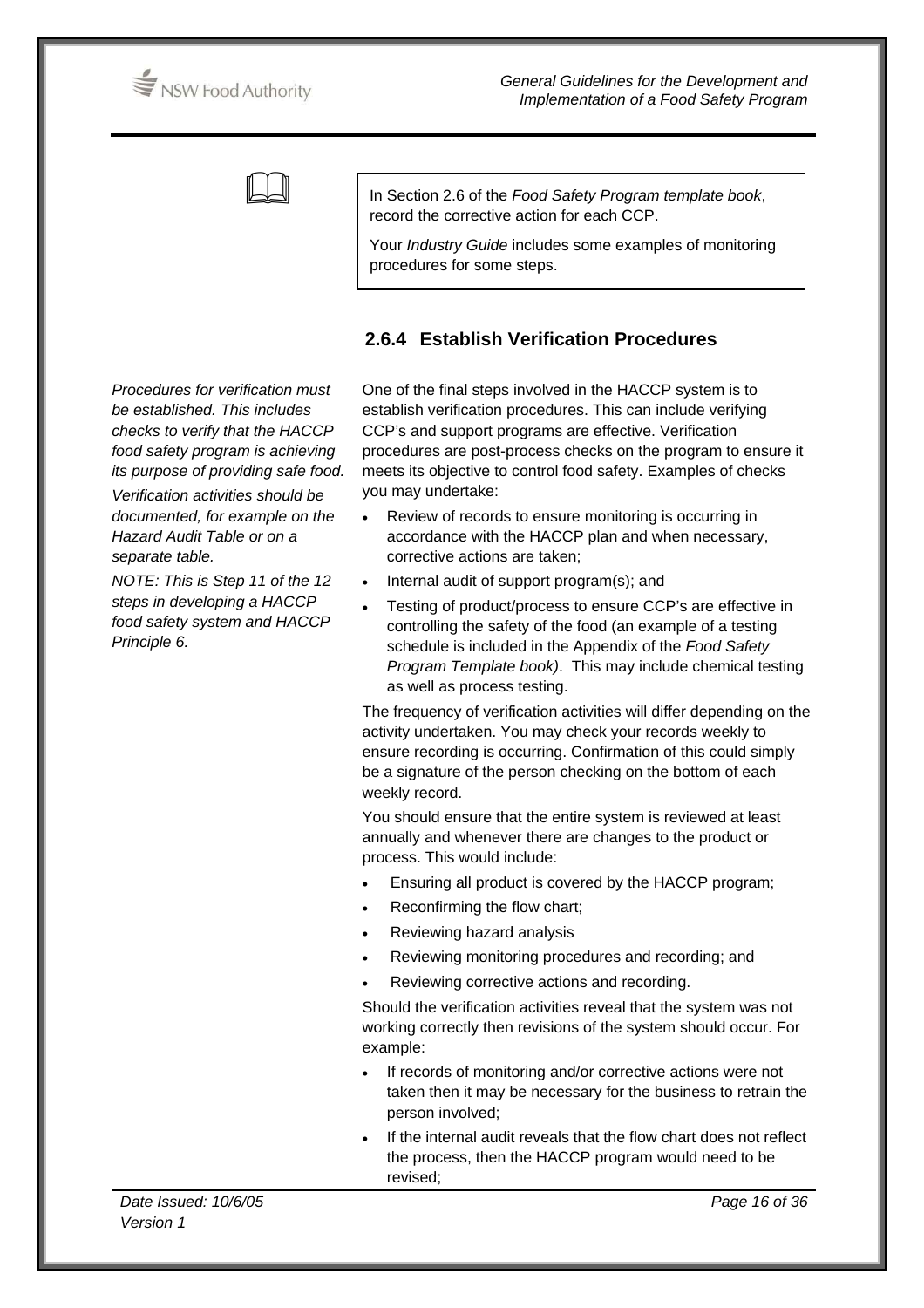

 $\Box$ 

- If product testing reveals that the hazard was not being controlled then it would be necessary to revise the HACCP program, in particular the CCP's and critical limits; and
- The review of the hazard analysis may result in changes to the CCP's.

In Section 2.6 of the *Food Safety Program template book*, record the verification activities established for each CCP.

Your *Industry Guide* may be able to provide you with more information.

You should review this Section and ensure that you comply with the CCP.

See Table 2.6.2 in Template book to record your verification activities.

As an example of a verification activity, a schedule for final product testing is shown in the Appendix of the *Food Safety Program template book* (Form 11 – Product Testing Schedule).

# **2.6.5 Establish Documentation and Record Keeping**

The last step in developing your HACCP plan involves preparing the documentation required. Most businesses will need to have:

- Your process flow chart(s), hazard analysis and hazard audit tables documented;
- Instruction sheets or procedures for its processes, detailing how to perform the activity, monitoring procedures and corrective actions;
- Records for each monitoring activity and corrective action taken; and
- Verification procedures documented.

It is important that monitoring sheets used to record CCP's are designed to collect the information when the process is occurring. Information can be recorded on paper manually or by computer. It is important that actual information is collected at the time, data is not transposed (re-written) onto a "clean" sheet and that the data is not lost.

*Efficient and accurate record keeping is essential to the application of a HACCP system.* 

*NOTE: This is Step 12 of the 12 steps in developing a HACCP food safety system and HACCP Principle 7.*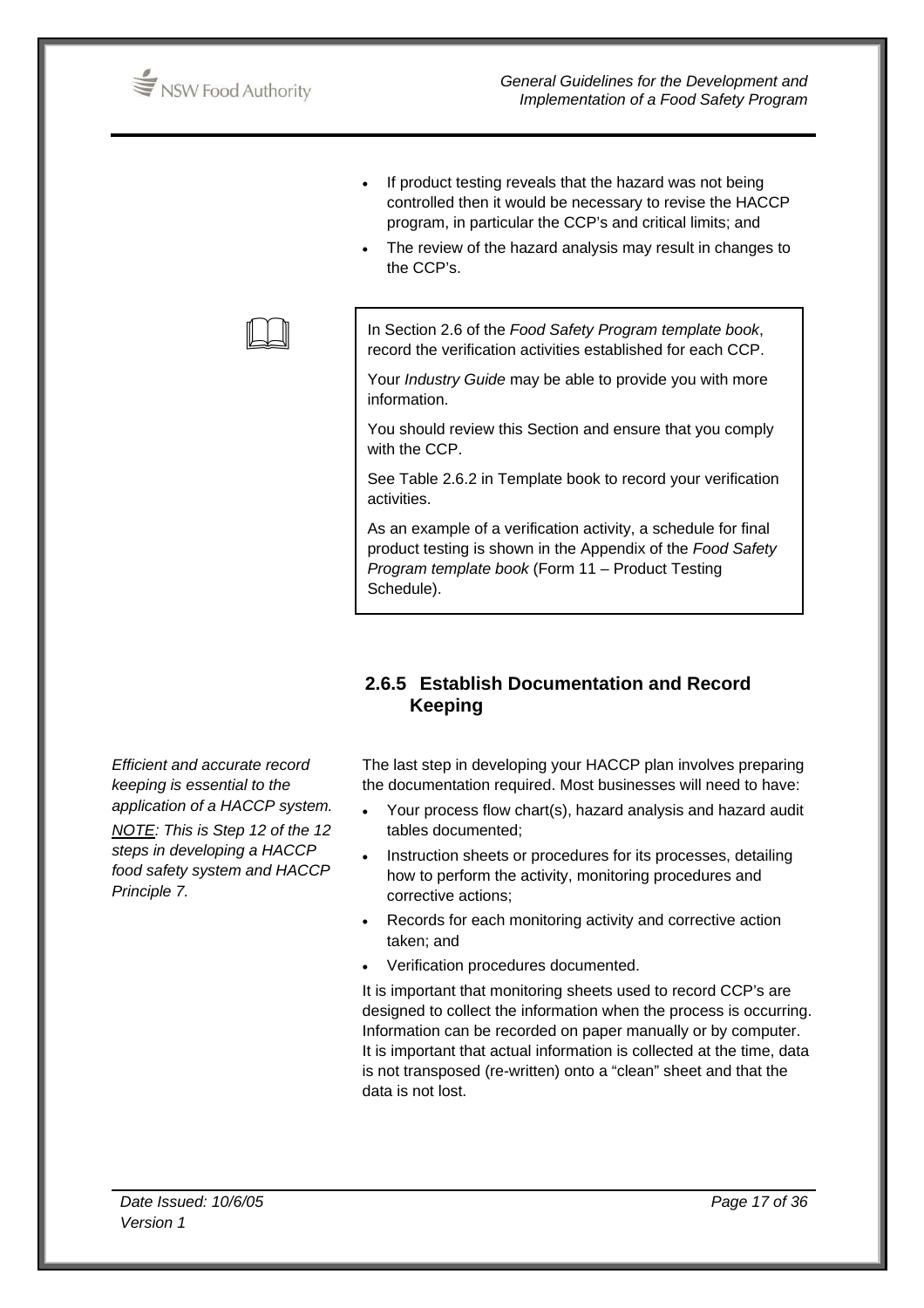

 The *Food Safety Program template book* has been developed to allow you to document your program.

In Section 2.6 of the *Food Safety Program Template book*  record all the necessary monitoring information.

Your *Industry Guide* may be able to provide you with more information.

For further related information on document and data control refer to Section 3.11 below.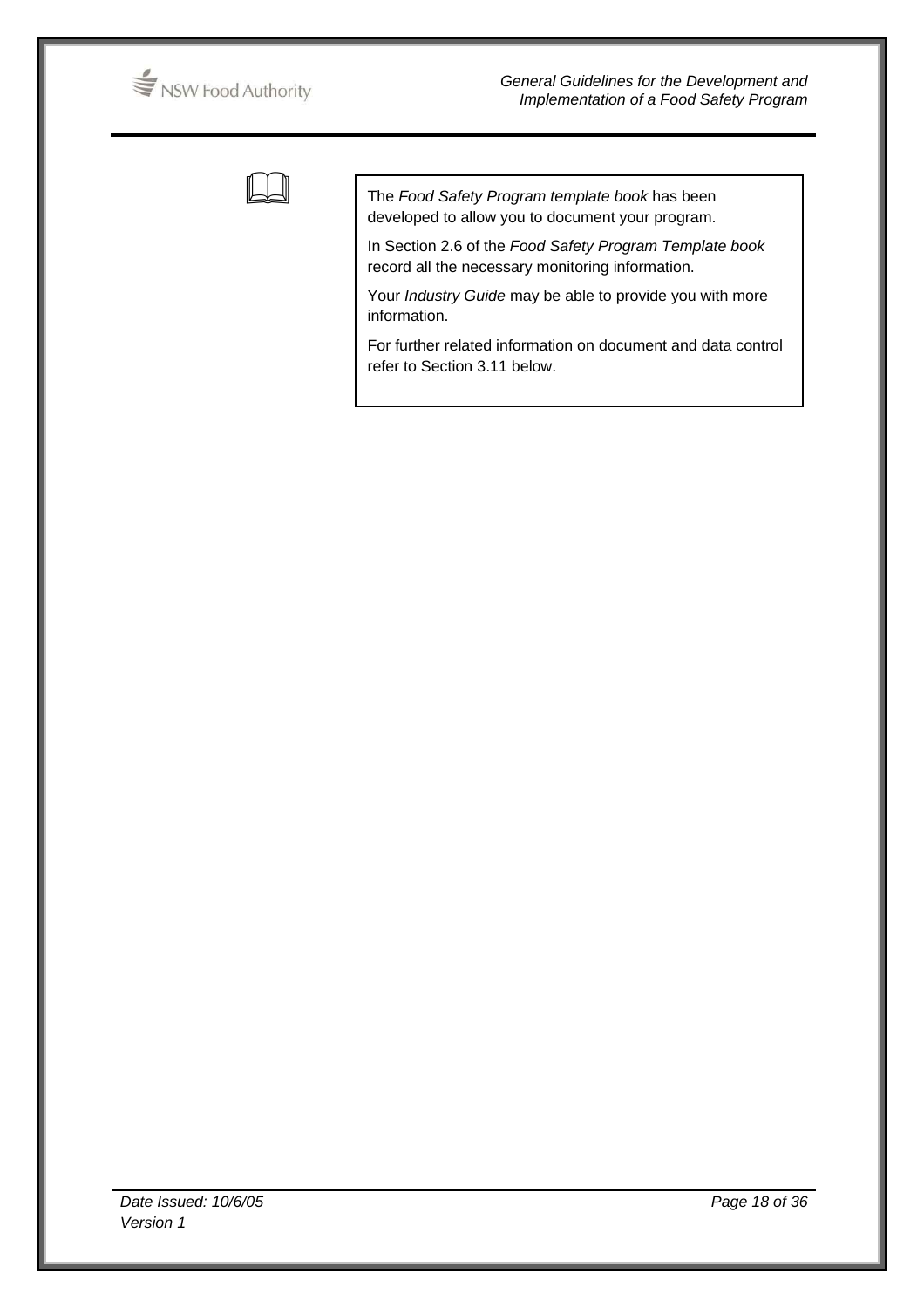# **3 Support Programs**

Support programs are the general food safety and hygiene requirements which all food businesses must follow.

They include Good Manufacturing Practices (GMP) or Good Hygienic Practices (GHP) and are necessary to support the controls for establishing food safety.

*What do Support Programs cover?* 

The support programs include a wide range of activities and programs essential to ensure food safety, and may include:

- Maintenance including design, construction and condition of premises, equipment, vessels or vehicles;
- Approved Supplier Program;
- Good Food Handling Practices;
- Cleaning and Sanitation;
- Pest Control Program;
- Personal Hygiene Program;
- Product Recall Program;
- Staff Training Program;
- Calibration Program;
- Internal Audit Program;
- Document and Data Control Program;
- And others as required.

There may also be support programs specific for your industry sectors. These have been included in your *Industry Guide*.



 Details of Support Programs should be recorded in Section 3 of the *Food Safety Program template book*.

You will need to develop your own procedures for support programs based on the information below. The *Industry Guide* may be able to provide you with more information.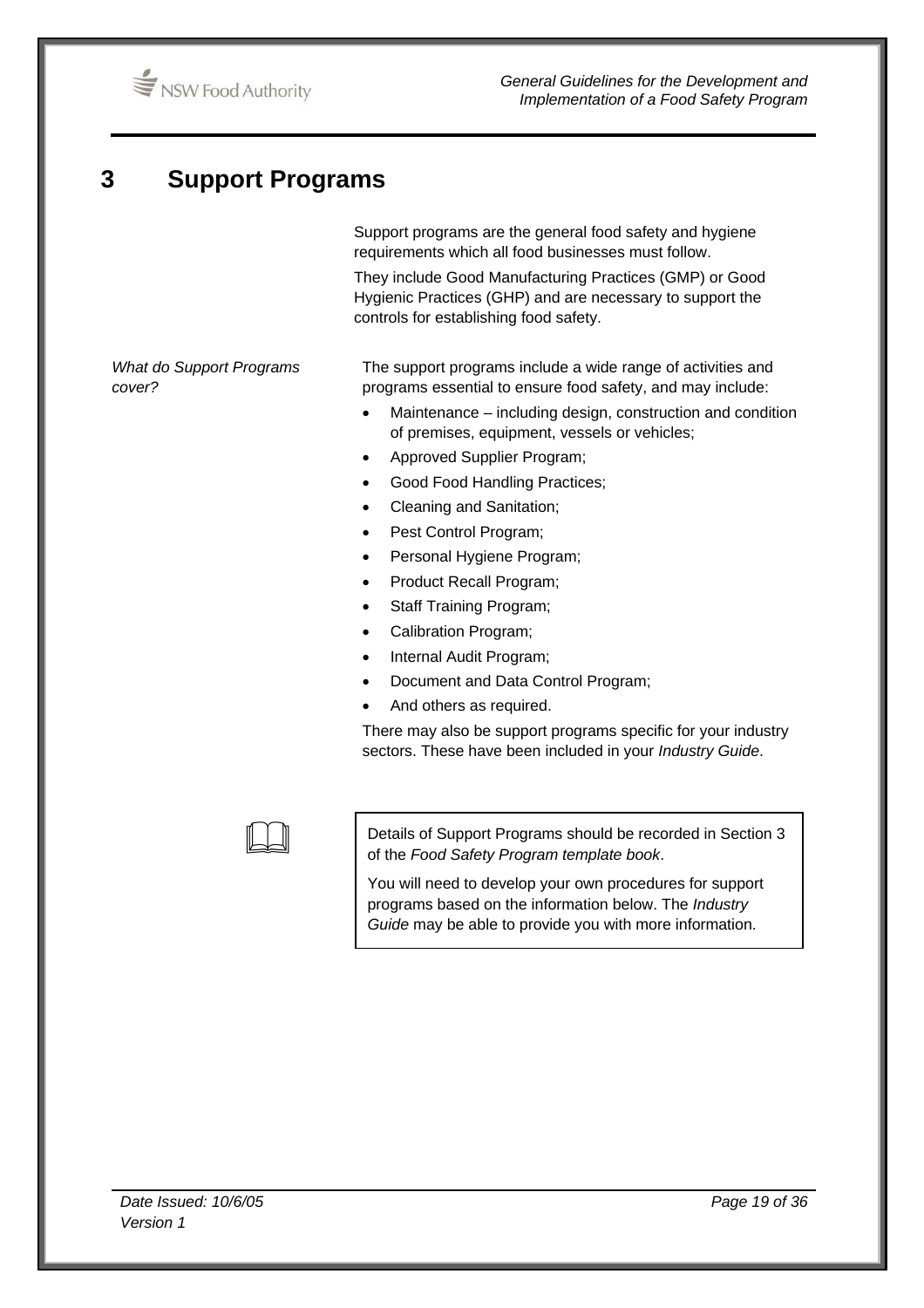

*Maintenance of buildings and equipment is important to minimise the risk of food contamination.* 

*The Food Standards Code 3.2.3 sets out the requirements for Food Premises and Equipment.* 

# **3.1 Maintenance Program**

The premises and food handling equipment should be designed, constructed and maintained in a way that will reduce the chance of food becoming contaminated.

Poorly maintained or damaged equipment and buildings may result in possible physical, chemical and biological contamination of food.

A maintenance program should be established and should include:

- A system to regularly review condition of building structure and equipment (eg monthly maintenance check by the manager or delegated employee to ensure the integrity of the building and equipment; and daily checks prior to work commencing in the premises and operation of equipment to ensure it is satisfactory to use. This information is to be recorded).
- Ensure that all corrective action is documented.
- Monthly maintenance check.
- Preventative maintenance where machinery servicing is scheduled.
- Ensure changes made to buildings and equipment that may impact food safety is documented. For example:
	- o Building construction activities may increase the risk of contamination from bacteria, pests or foreign matter.

NOTE: New equipment or changes to existing equipment may require new verification studies, such as re-evaluating temperature controls.

In Section 3.1 of the *Food Safety Program template book*, document the Maintenance Program for your organisation.

# **3.2 Approved Supplier Program**

*Controls should be in place to ensure that the safety of supplies is acceptable.* 

 $\Box$ 

Businesses need to set up a system for approving and reviewing their suppliers. Your business may choose some of the following approaches:

- Some businesses may decide to purchase high risk foods only from suppliers who have a food safety system in place.
- Businesses should have a list of all suppliers used, their contact details and materials they supply. This would assist with traceability.
- Ideally the performance of suppliers should also be monitored – this may include a history of their ability to supply within an agreed specification.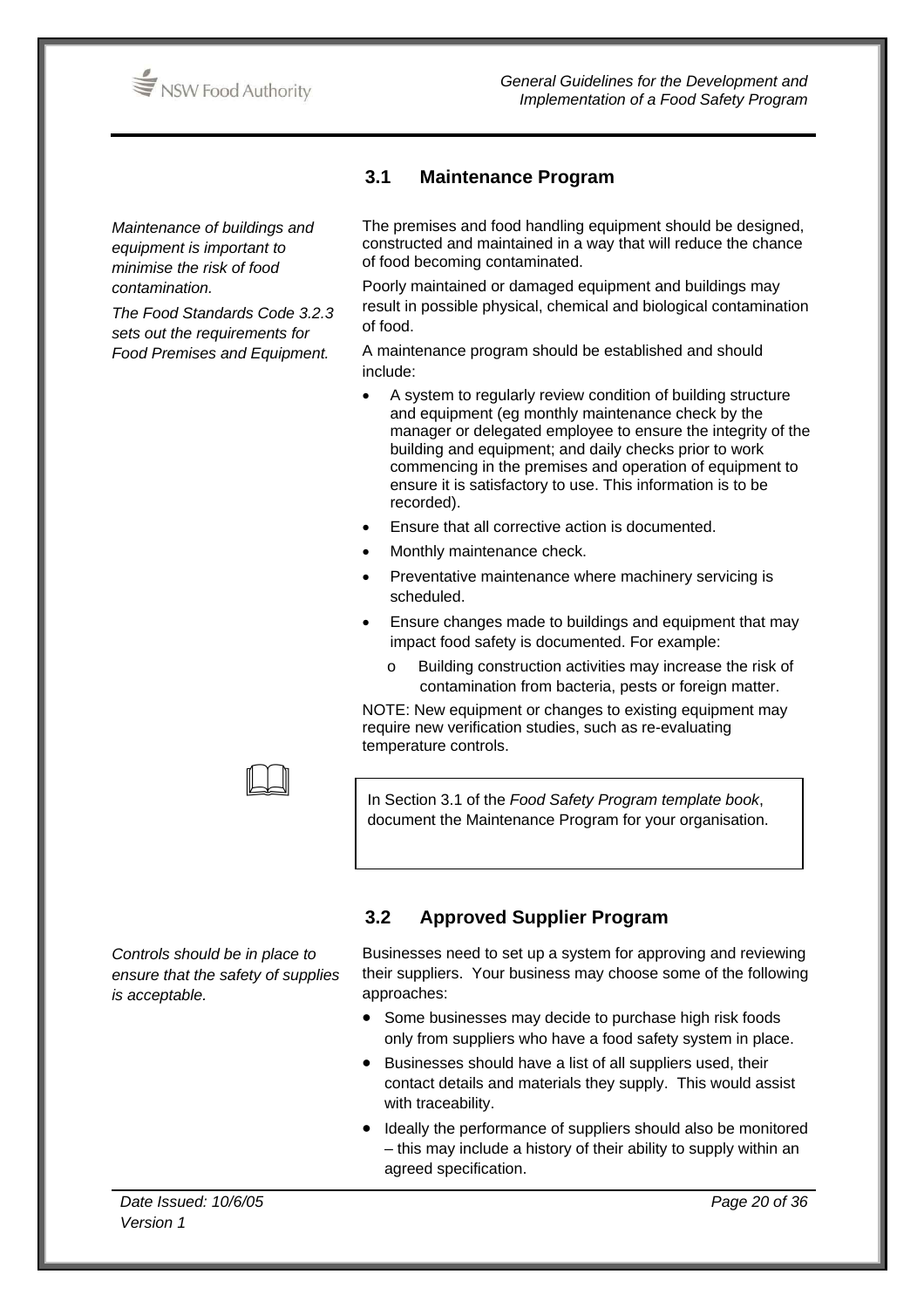

*General Guidelines for the Development and Implementation of a Food Safety Program*

• Ideally a record of all suppliers and a copy of their HACCP certification to prove accreditation status.

Suppliers test results, where applicable, are to be available for audit. Supplier certification may be an appropriate alternative. All information should be recorded along with any correction action taken.



In Section 3.2 of the *Food Safety Program template book*, document the Approved Supplier Program for your organisation.

# **3.3 Good Food Handling Practices**

*It is essential to ensure good handling practices are maintained throughout the whole process.* 

*All foods are to be stored and transported under the conditions prescribed in the Food Standards Code 3.2.2. They must meet temperature and hygiene requirements.* 

A business should establish policies and procedures for good handling practices in the following areas:

- packaging
- **storage**
- handling practices
- temperature monitoring procedures
- waste management
- food disposal

Some of the types of issues and checks may include:

- A Pre-Operational Checklist an example can be found in the Appendix (Form 8) of the Food Safety Program Template book. This type of check can be used at the commencement of each shift/day to ensure the premises and equipment are satisfactory to use. Also refer to the Hygiene and Sanitation Program.
- Receival of Raw Materials all raw materials are checked to ensure product quality and all relevant information along with any correction action taken is recorded – an example of a Product Receival Sheet can be found in the appendix (Form 5) of the Food Safety Program Template book. Also refer to the Approved Supplier Program.
- Storage there are three important factors to consider when storing food:
	- Appropriate temperature control
	- Stock rotation
	- Prevention of contamination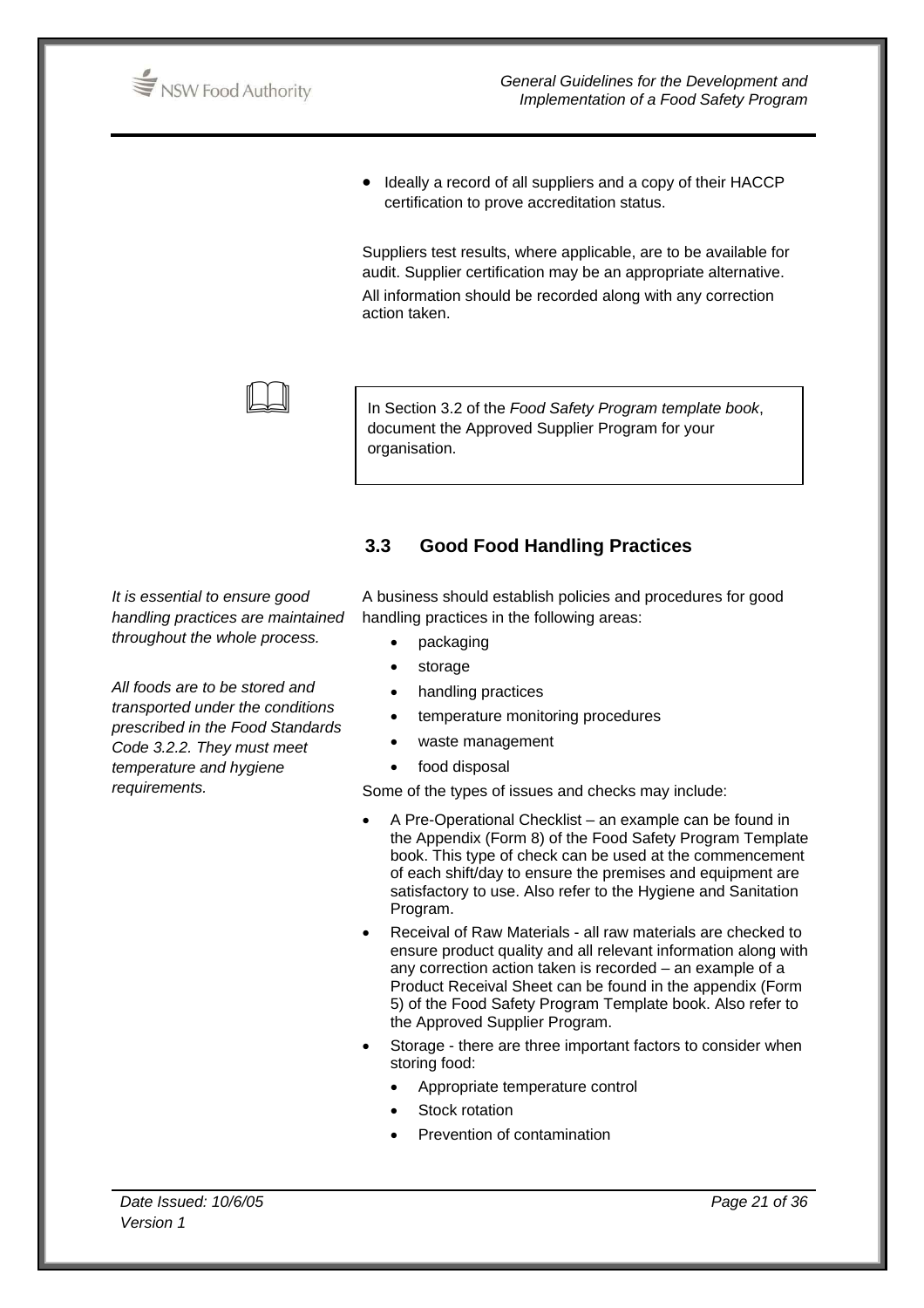

If storing and transporting refrigerated food, ensure temperature is at 5°C or less. As an example, prior to dispatch of the product, the temperature is recorded on the Product Despatch Sheet (Refer to Appendix (Form 7) of the Food Safety Program Template book ).

Further examples of workplace activities regarding good handling practices are shown in Forms 5, 6 and 7 in the Appendix.

In Section 3.3 of the *Food Safety Program template book*, document the Good Food Handling Practices for your organisation.

Examples of good handling policies are outlined in Appendix 5 of this document.

## **3.4 Cleaning and Sanitation Program**

*Proper cleaning and sanitation will decrease the likelihood of the food becoming contaminated and will discourage pests from the premises and vehicles.* 

 $\Box$ 

*Cleaning The removal of waste, dirt and grease from equipment, premises and vehicles.* 

*Sanitation Reduces the number of microorganisms present.* 

A cleaning and sanitation program should be set up to include a cleaning schedule and cleaning procedures which are documented. The schedule procedures should cover processing areas, amenities, coolrooms, storerooms, wash rooms etc. as well as utensils and equipment, floors, walls, drains etc. The following should be addressed in the procedure:

- How is the cleaning/sanitation conducted,
- frequency of cleaning,
- use of chemicals,
- other points to consider regarding your cleaning and sanitation program.

Cleaning detergent solution strengths, times and temperature requirements are to be in accordance with the manufacturer's specifications.

All chemicals used for cleaning and sanitation should be stored away from any food.

Generally, food handling areas should be cleaned at least daily and food contact surfaces, equipment and utensils should be sanitised more frequently if required.

The verification of the effectiveness of cleaning should be determined; this may include visual assessment and regular environmental swabbing as part of the verification program (refer to Section 2.6.4).

A pre-operational hygiene check of the premises may be carried out to ensure that all surfaces are clean prior to use and recorded on a Pre-operational Checklist (refer to Food Safety Template book appendix Form 8).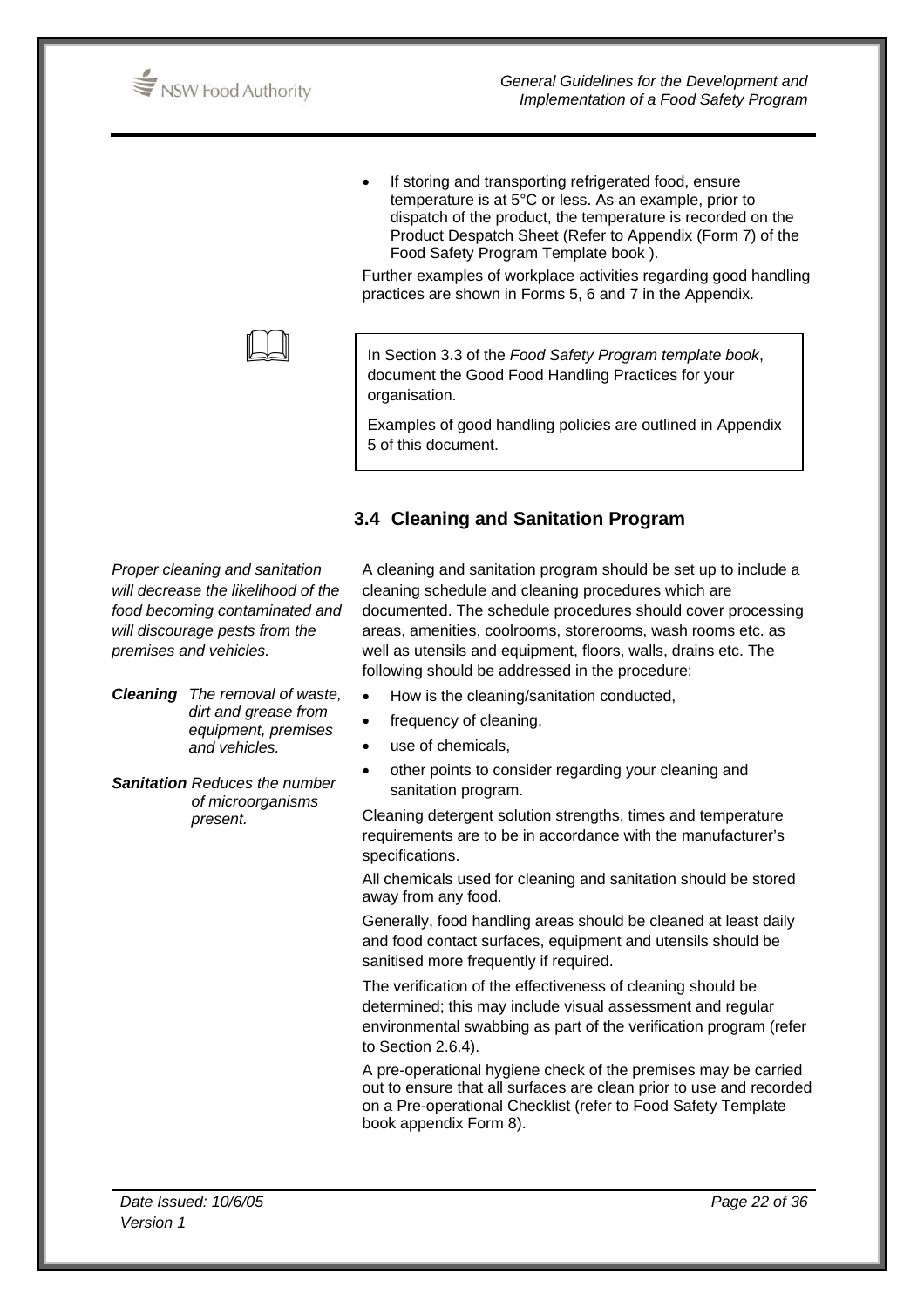

Evidence that all chemicals used in the processing area and hand wash stations are suitable for use with food products should be available. Chemicals must be well labelled at all times. Material Safety Data Sheets (MSDS) for all chemicals stored and/or used should be kept. It is suggested that a list be kept of all chemicals used on site, their suitability for use in food processing areas (if the chemical is to be used in a food handling or processing area) and where the chemical is used.



In Section 3.4 of the *Food Safety Program template book*, document the Cleaning and Sanitation Program for your organisation.

# **3.5 Pest Control Program**

A Pest Control Program must be established and documented. It must be effective without posing any risk to food safety.

Listed below are issues regarding pest control and chemical application you must comply with. You must also document this information in a documented procedure.

This Pest Control Program should include:

- A documented procedure for regular inspections. It should cover the effectiveness of flyscreens, doors, insectocutors, air locks etc. and results recorded.
- You should document the location of bait and insect stations used.

 NOTE: Bait and insect stations are not permitted to be placed in areas where food is stored or processed. Instead a perimeter border of bait stations around the building can be used. Any bait stations are checked regularly in accordance with an inspection program.

When using chemicals ensure that:

- All chemicals are used in accordance with the manufacturer's instructions;
- Chemicals are not used near food; and
- Chemicals are not applied to food contact surfaces. If chemicals contaminate food contact surfaces and equipment, affected areas must be washed well before use.
- All chemicals used for pest control must be stored away from any food.

NOTE: Chemicals used for pest control can be extremely hazardous and there are other government regulations you must comply with (eg. NSW Workcover). You should seek expert advice before using chemicals to control pests.

*Animals and pests including insects and rodents must be excluded from the premises.* 

*Date Issued: 10/6/05 Version 1*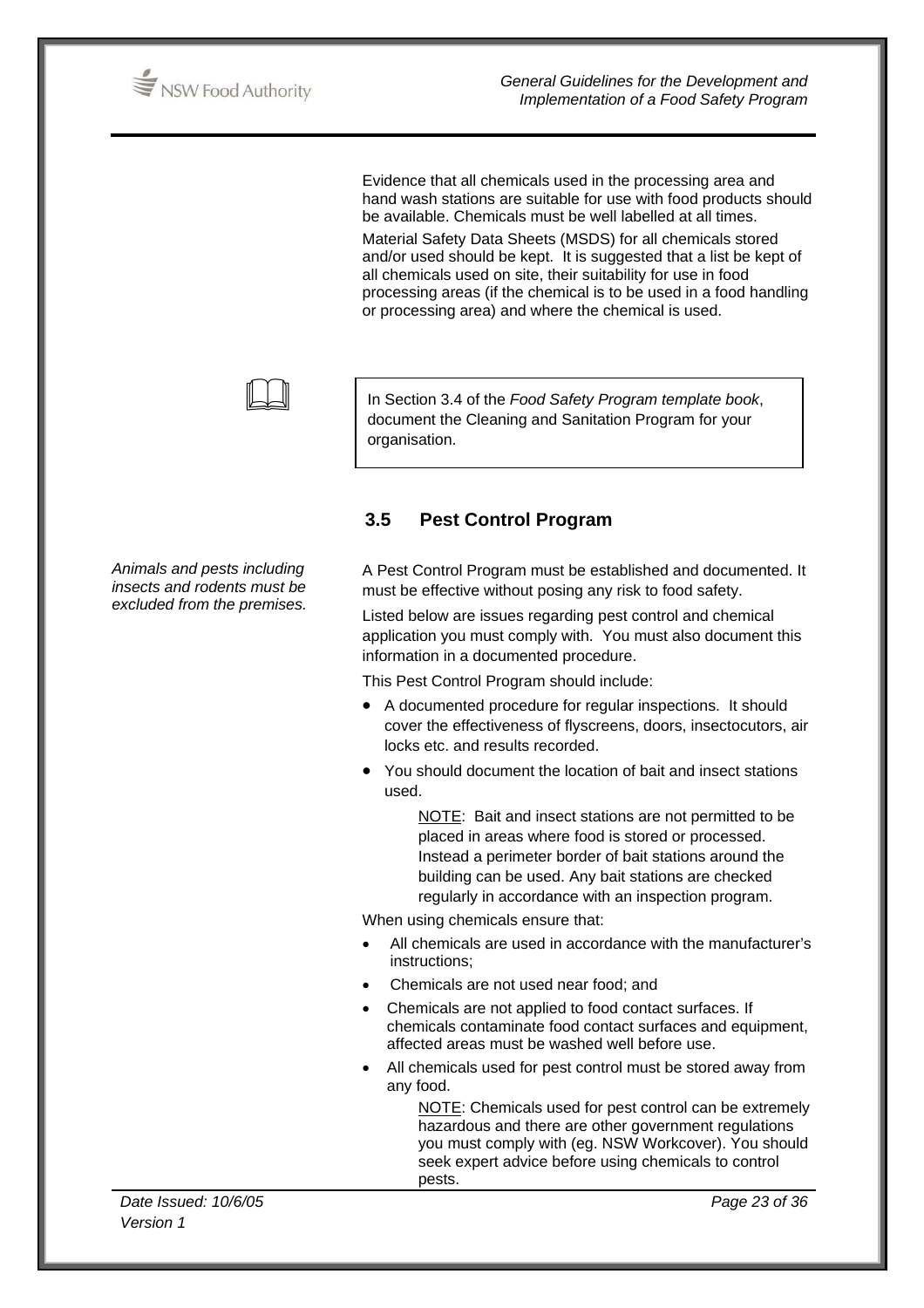NSW Food Authority

If premises are treated by a pest control company the business will need to:

- Ensure chemicals are not applied during food processing
- Obtain a report from the pest control company and retain for audit.

Records of pest control contractor visit, pest control treatments and contract details must be held on site.



In Section 3.5 of the *Food Safety Program template book*, document the Pest Control Program for your organisation.

Your *Industry Guide* may be able to provide you with more information.

**3.6 Personal Hygiene Program**

## *Personal hygiene, staff clothing and headwear must comply with Food Standards Code 3.2.2 requirements*.

Policies and procedures should be established to ensure that staff and their conduct do not adversely impact on food safety. Procedures must be in place to ensure that activities of food handlers who may be suffering from a food-borne disease or are a carrier of a food-borne disease is in accordance with FSC 3.2.2  $(14).$ 



In Section 3.6 of the *Food Safety Program template book*, document the Personal Hygiene Program for your organisation.

An example of a personal hygiene policy is provided in Appendix 4 of this document.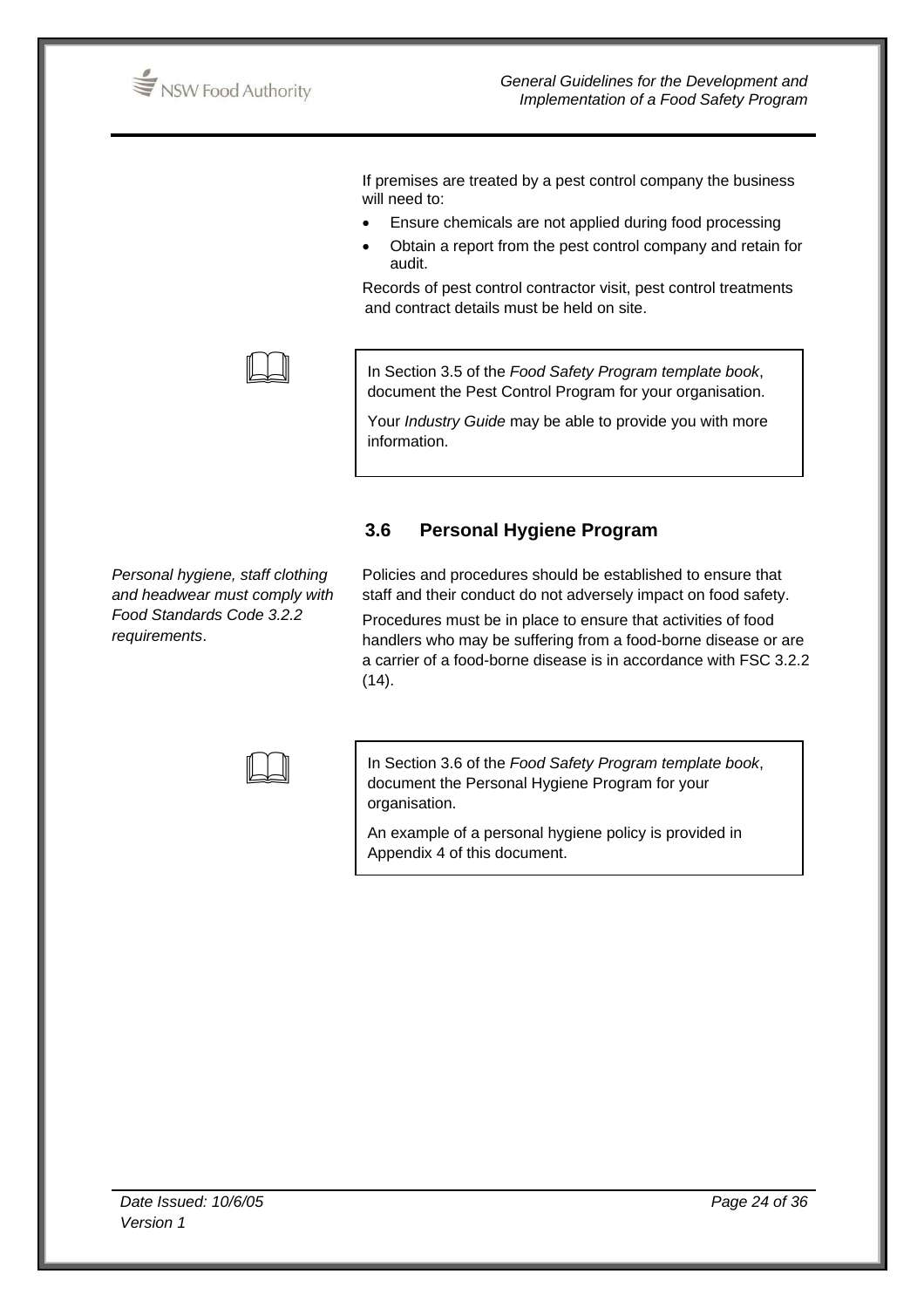

*The FSC 3.2.2 (12) requires that wholesale suppliers, manufacturers and importers have a recall system that will ensure that unsafe food is returned to the supplier.* 

**3.7 Product Recall Program** 

A product recall program must be developed to enable the retrieval of unsafe product that has been distributed to other businesses and/or the consumer in order to protect the consumer.

Hence, it is essential to be able to trace products to the manufacturer and the raw materials used.

Product may need to be recalled if it is:

- Not from an approved source
- Contaminated with harmful microorganisms
- Contaminated with harmful chemicals
- Contaminated with physical matter (eg glass, wood)
- Has been tampered with.
- Therefore records may need to be kept of:
- Batch codes of ingredients and raw materials used
- Batch coding, volumes produced etc to allow for in-process traceability
- List of all customers and sale information as well as invoices for product delivered and/or despatch records in order to identify where product has been delivered to (if relevant)

In the event of a product recall, the program will need to be controlled by the manager or delegated employee of the business and the system as defined in the guide *Food Recall Protocol* prepared by Food Standards Australia New Zealand (FSANZ) should be used. A copy of this document should be held with this manual.

A list of Government Food Recall Officers supplied by FSANZ must be held. FSANZ is to be contacted in the event of a recall. They can be contacted on 02 6271 2222 during normal business hours or on weekends / after hours on 0412166965

The NSW Food Authority should also be contacted in the event of a recall on (02) 9741 4777.

*All packages of food are required to be labelled in accordance with the Food Standards Code, Part 1.2 Labelling and other information requirements.*

Care should be taken to ensure labelling requirements are met. It is particularly important to declare ingredients to prevent potential adverse health reactions (eg allergic reactions) and to correctly label date codes etc for the purposed of traceability and to facilitate potential product recalls.

Details on the requirements of food labelling can be found at the following website:

http://www.foodstandards.gov.au/assistanceforindustry/userguide s/index.cfm



In Section 3.7 of the *Food Safety Program template book*,<br>document the Product Recall Program for your organisation.

*Date Issued: 10/6/05 Version 1*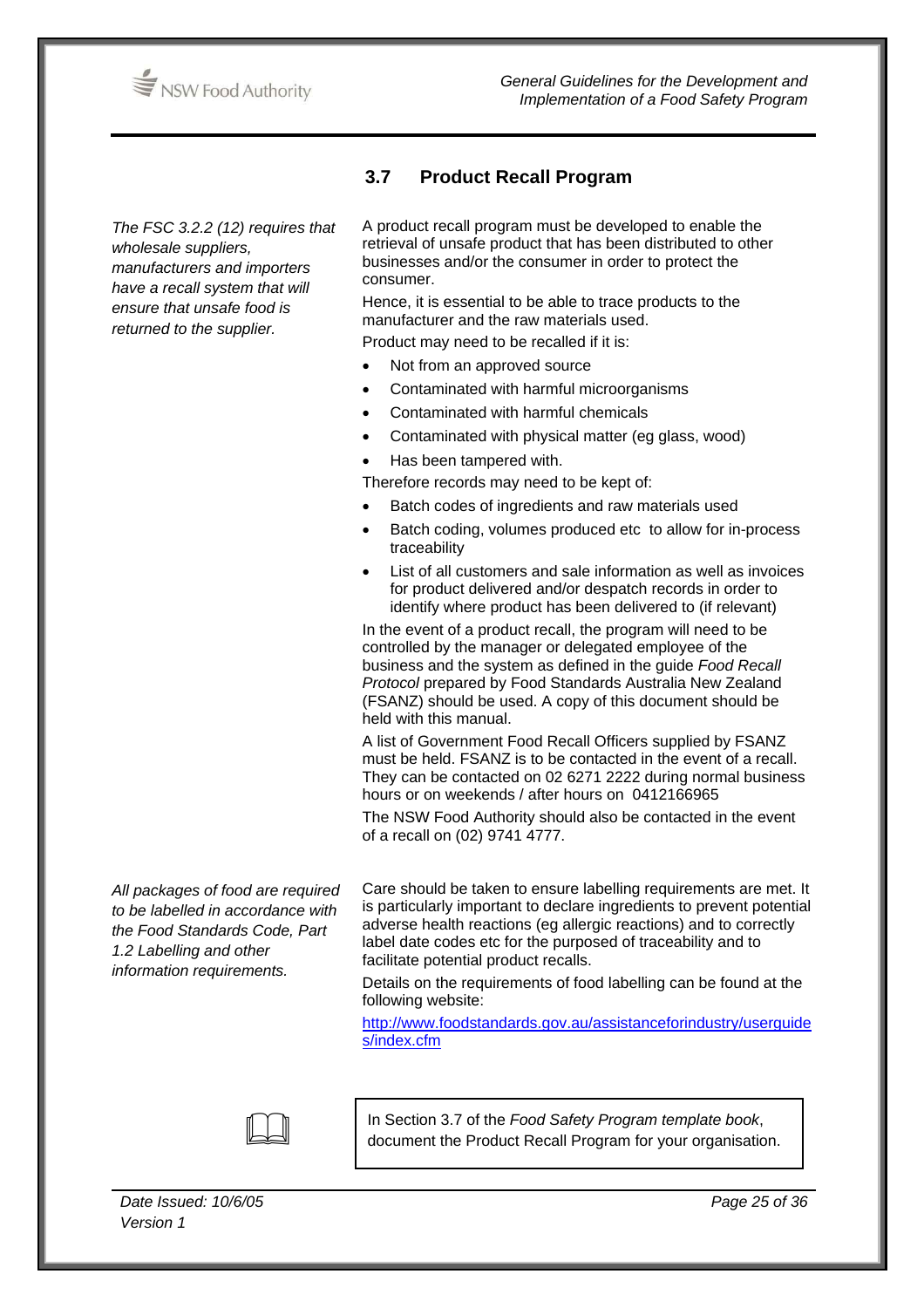

*A food business must ensure that persons undertaking or supervising food handling operations have skills in and knowledge of food safety and hygiene matters commensurate with their work activities.* 

# **3.8 Staff Training Program**

All staff must be trained to enable them to perform their job safely and competently.

All new staff should receive an induction covering instructions on how to perform their duties to ensure good food handling procedures are followed.

Training can be conducted internally or externally and may include:

- Good personal hygiene;
- Food handling procedures; and
- Cleaning and sanitation, including:
	- o Correct storage and handling of chemicals;
	- o Correct make up of the chemicals; and
	- o Procedure for cleaning and sanitation.

Training of staff should be recorded and show the dates training was completed and proposed future training for all staff. A simple table recording staff knowledge, training and ability (a training matrix) is recommended see eg in *Food Safety Program template book*).

 $\Box$ 

In Section 3.8 of the *Food Safety Program template book*, document the Staff Training Program for your organisation.

*All equipment used at the premises must be calibrated and maintained in working order.* 

# **3.9 Calibration Program**

The accuracy of all equipment used to conduct inspections and testing must be monitored to ensure that it is reading correctly. For example, if a thermometer used to check a critical heating temperature is not reading accurately, you may not know that process requirements are not being met.

All equipment used to conduct food safety system checks must be calibrated. This may include scales, thermometers.

Calibration procedures, for both internal and external (contracted) calibration, must be documented. Records of all calibration must be kept and be available for review during audits.

Calibration procedures must include:

- A master list of all equipment to be calibrated
- The frequency of calibration for each instrument.
- Each instrument that is calibrated must be uniquely identified in the calibration documents and on the instrument.
- Equipment which is not calibrated must be clearly identified.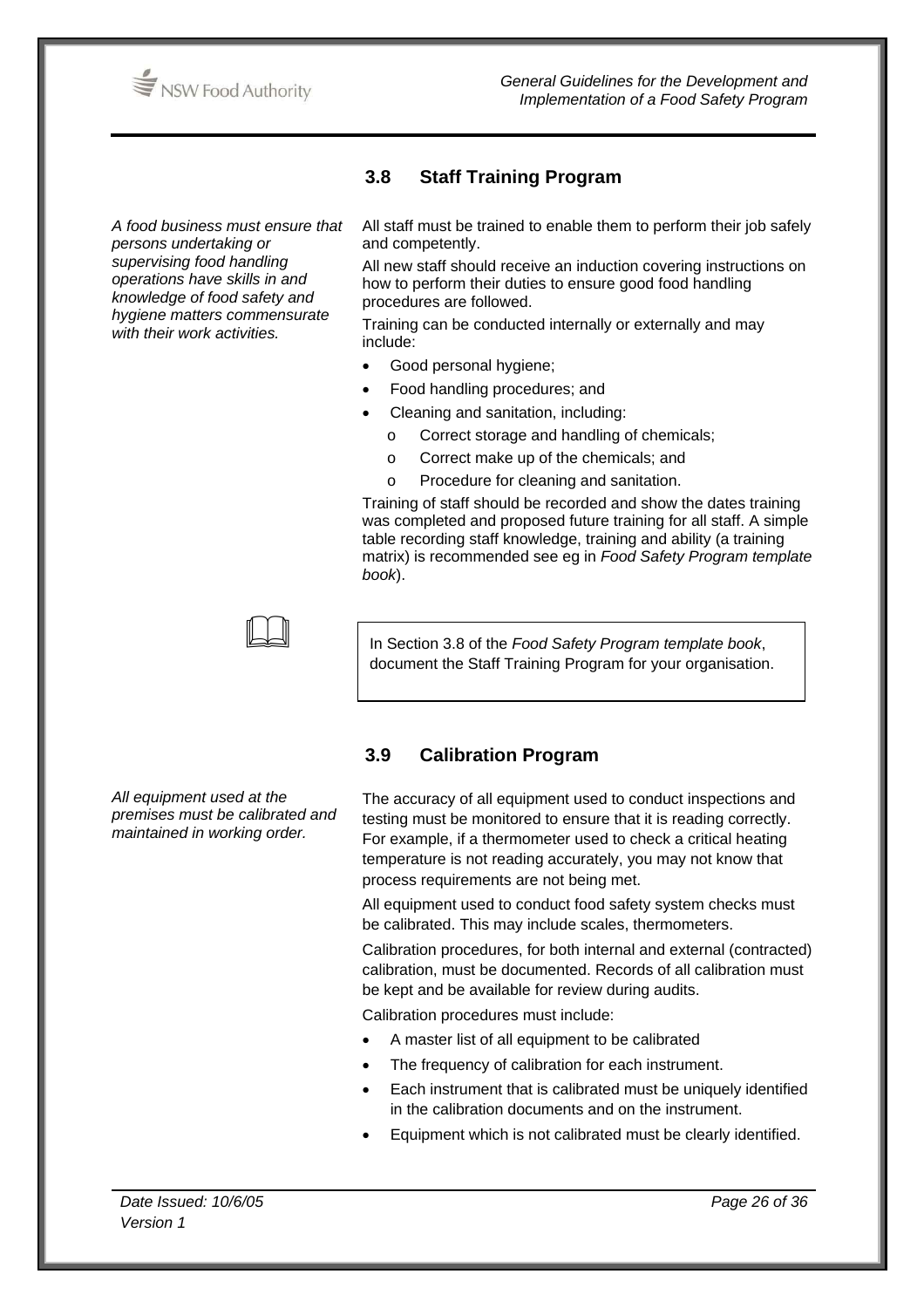

- The maximum error allowed before corrective action is required must be stated.
- The corrective action to be taken when instruments are found to be out of specification.

In Section 3.9 of the *Food Safety Program template book*, document the Calibration Program for your organisation.

An example of a calibration method and calibration intervals is outlined in Appendix 3 of this document.

## **3.10 Internal Audit Program**

*Internal Audits are conducted to ensure that practices comply with the requirements of the food safety program (the manual) and are adequate to ensure food safety.* 

 $\Box$ 

Internal audits should review the entire system. They review compliance to the system described in the food safety manual and the ability of the system to achieve its purpose. They also identify areas of non-compliance (so that corrective and preventative action can be taken).

Internal audits are generally conducted by staff within the organisation. Where possible, these staff should be independent of the operation being audited.

An internal audit is conducted:

- When the products that are produced changes;
- When the process changes; or
- At least annually

An internal audit checklist may be used (see example in the *Food Safety Program template book)*

The findings of the internal audits must be documented, retained and available for audit for four years.

The findings must be brought to the attention of personnel responsible for the section being audited. Managers responsible for the area are to take timely corrective action on deficiencies found during the audit. A record must be kept of action taken.

In Section 3.10 of the *Food Safety Program template book*, document the Internal Audit Program for your organisation.

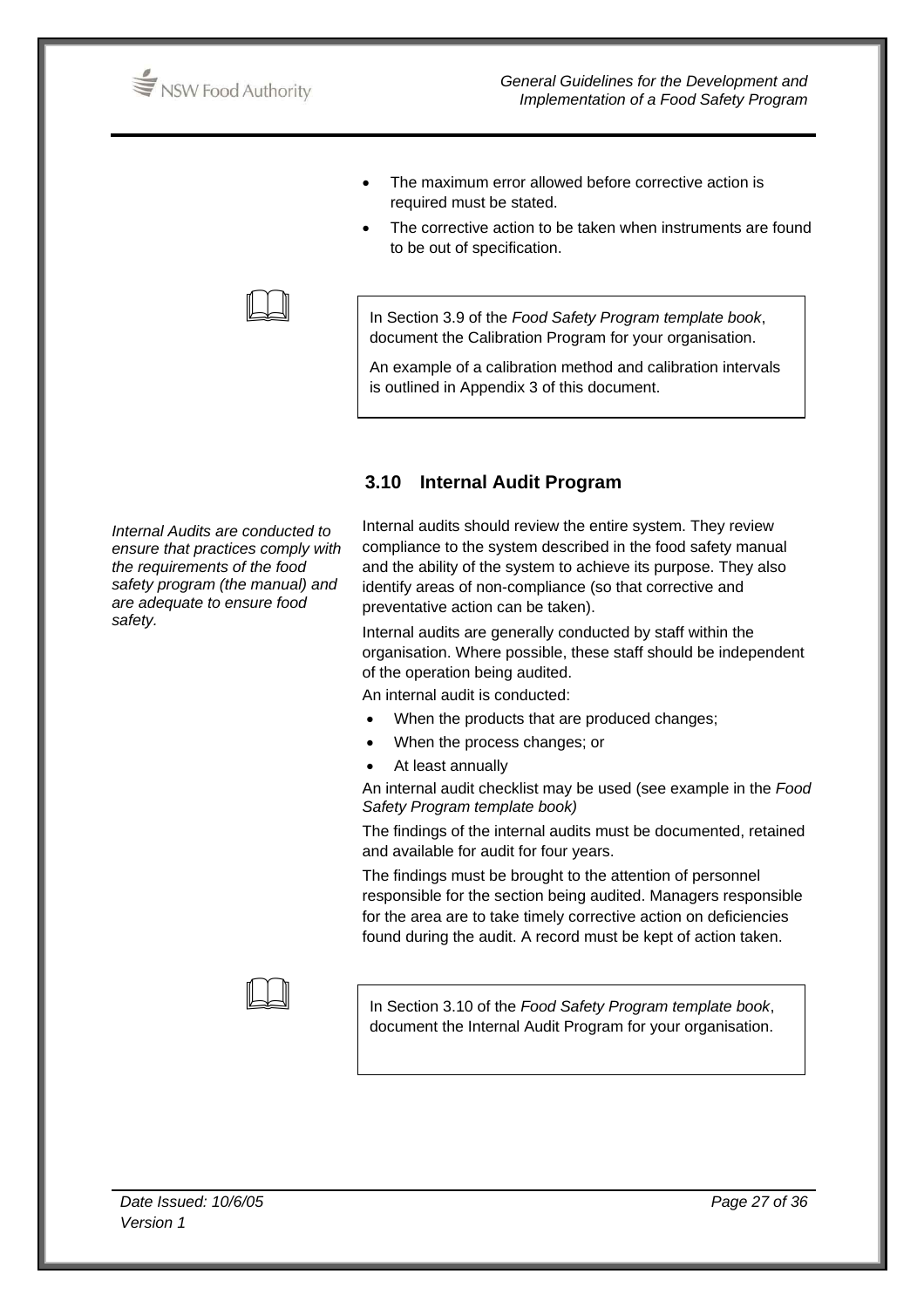

**3.11 Document & Data Control Program** 

*Effective document and data control ensures that* 

- *people can be confident that they are using the current version of a document, and*
- *the information contained in these documents has been approved by management*

The following should be followed:

- All documents should be identified, authorised and dated.
- Obsolete and/or invalid documents must be removed
- Current documents may be held in a master manual which can be a "working" manual or held electronically.
- Diaries are an accepted document in smaller operations.
- Ticks or crosses are generally not acceptable records.
- Data entry / records are to be signed.

Records of HACCP checks and compliance to procedures provide evidence to auditors and management that the system is being complied with. Records could include data recorders, cleaning, cool room temperature data and temperature loggers.

Records can be held electronically but must be accessible and retained for a minimum of 12 months.

 In Section 3.11 of the *Food Safety Program template book*, document the Validation Program for your organisation.

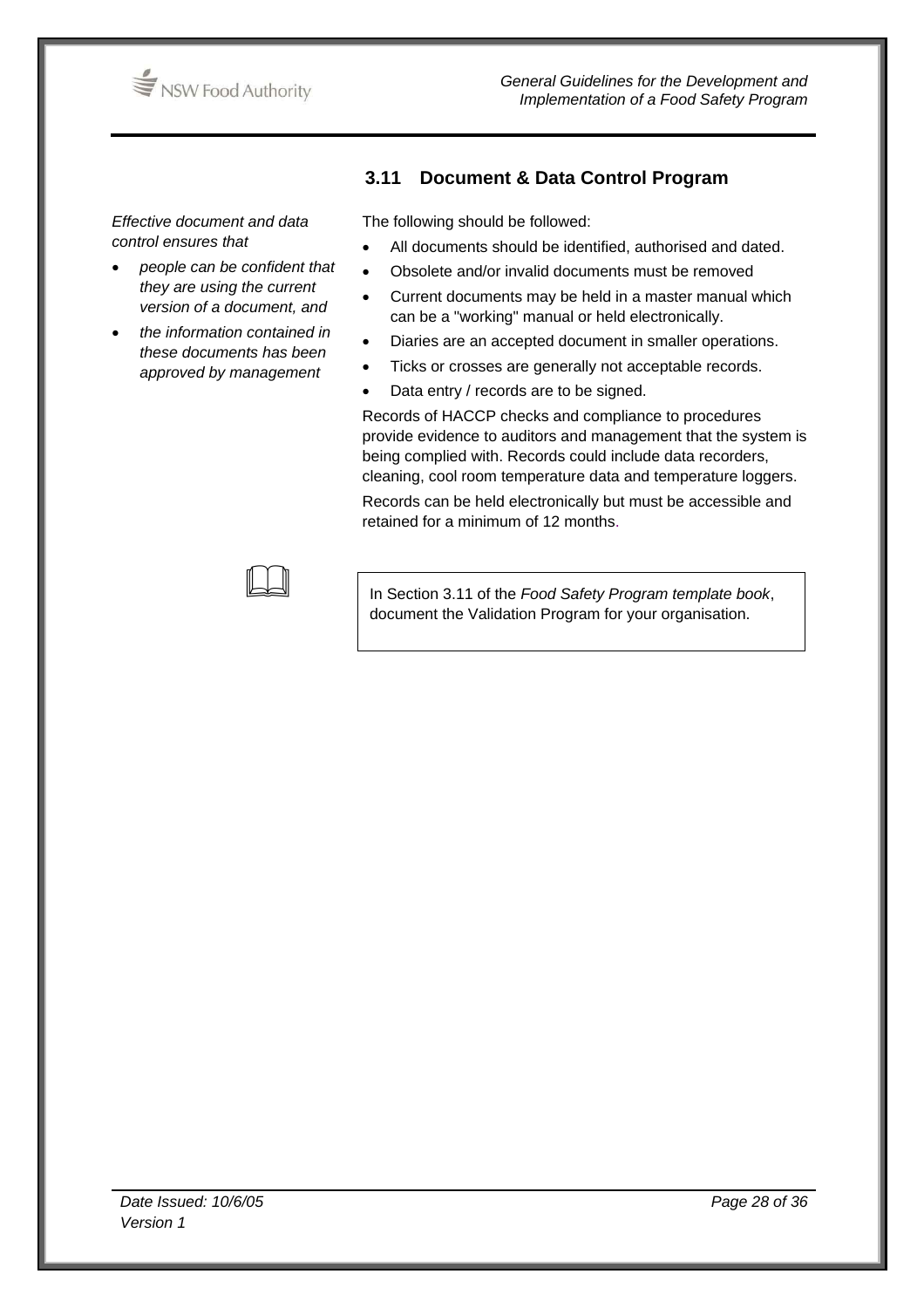# **Appendix 1 - Glossary**

*Codex Alimentarius Commission –* The Commission was created by FAO/WHO to develop food standards, guidelines and related codes of practice. In 1993 the Commission adopted the Codex Guidelines for the Application of HACCP. This document refers to Codex HACCP.

*Critical Control Point (CCP)* – a step at which an essential control process can be applied which will prevent, reduce to an acceptable level or eliminate a food safety hazard or reduce it to an acceptable level.

*Food Safety Program* - as described by FSC 3.2.1 and/or Codex Based HACCP.

HACCP (Hazard Analysis and Critical Control Point) - a system that identifies, evaluates, controls and prevents specific hazards to ensure the safety of food.

Hazard - a biological, chemical or physical agent in, or condition of food, with the potential to cause an adverse health effect.

*Pathogen* – an agent, such as bacteria, that can cause disease.

*Retrieval* – product that may be considered a risk to consumers and may need to be recalled or retrieved.

*Vulnerable Populations -* the elderly (70 and over), the immunocompromised, pregnant women, and children aged four years or less (as described by the FSANZ Advisory Group).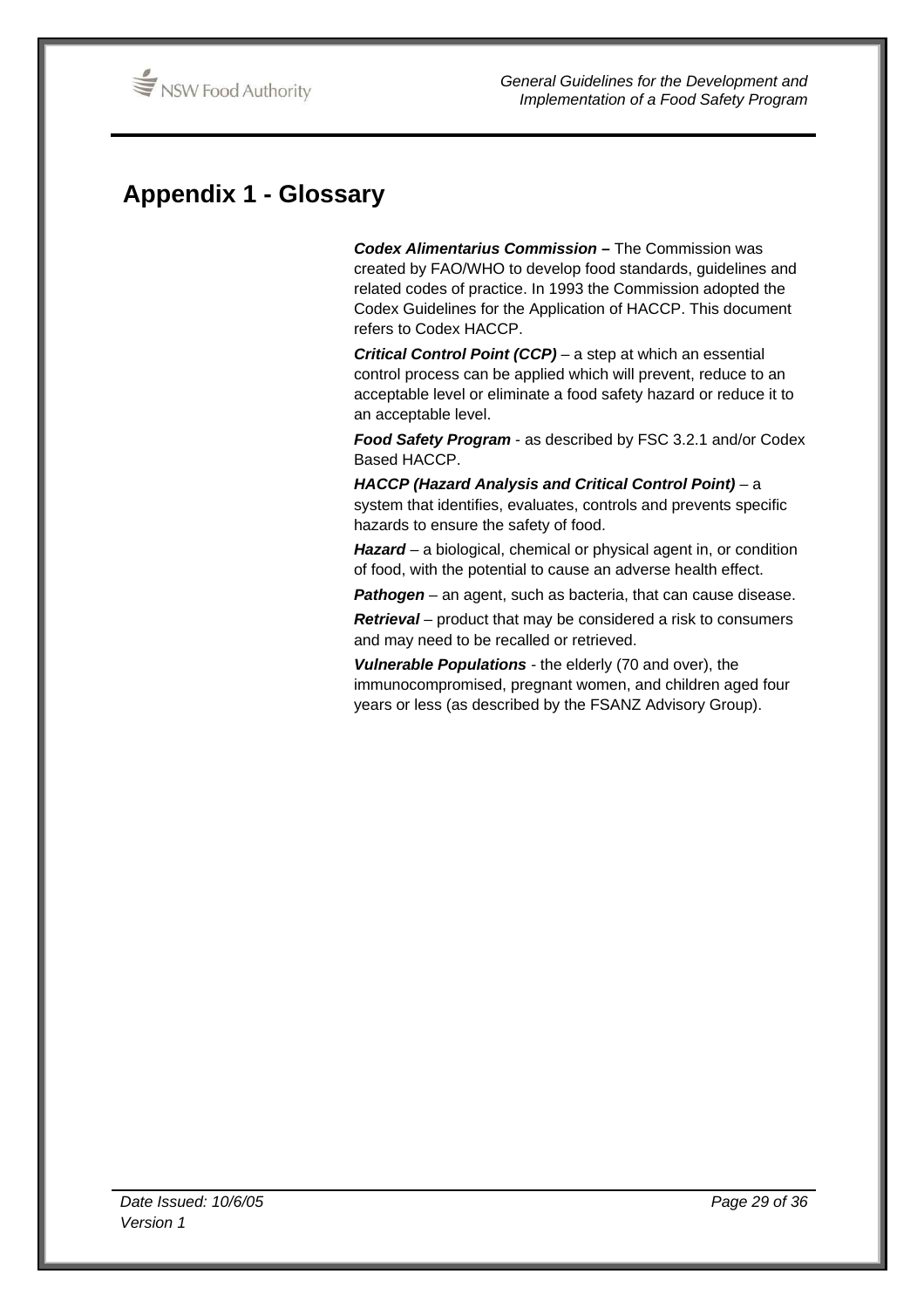# **Appendix 2 - References / Bibliography**

The following publications may be useful:

- Hazard Analysis and Critical Control Point (HACCP) System and Guidelines for its Application, Alinorm 97/13 Appendix II
- Food Standards Code Food Standards Australia New Zealand www.foodstandards.gov.au
- Food Recall Protocol Food Standards Australia New Zealand.
- NSW Food Act 2003
- Food borne Microorganisms of Public Health Significance. Hocking AD (ed) AIFST (NSW Food Microbiology Group) 6th Ed. 2003
- Microorganisms in Foods 4. Application of the Hazard Analysis Critical Control Point (HACCP) System to Ensure Microbial Safety and Quality. International Commission on Microbiological Specifications for Foods (ICMSF). Blackwell Scientific Publications. 1<sup>st</sup> Ed. 1988.
- Microorganisms in Foods 5. Characteristics of Microbial Pathogens. International Commission on Microbiological Specifications for Foods (ICMSF). Aspen Publishers. 1<sup>st</sup> Ed. 1996.
- Microorganisms in Foods 6. Microbial Ecology of Food Commodities. International Commission on Microbiological Specifications for Foods (ICMSF). Aspen Publishers. 1<sup>st</sup> Ed. 1998.
- Microorganisms in Foods 7. Microbiological Testing in Food Safety Management. International Commission on Microbiological Specifications for Foods (ICMSF). Kluwer Academic. 1st Ed. 2002
- Basic Text on Food Hygiene. Codex Alimentarius Commission.1997.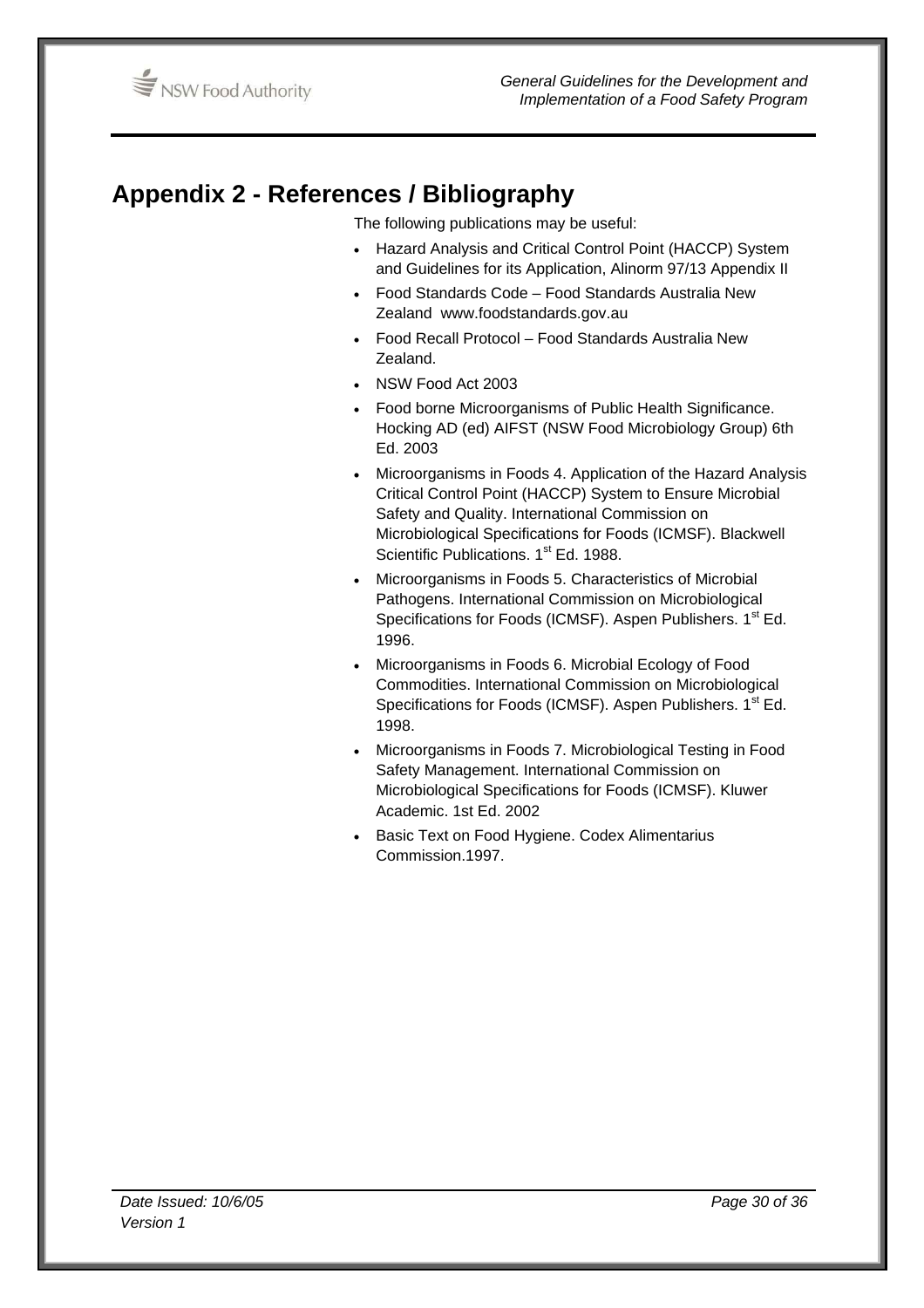# **Appendix 3 - Example of Calibration Methods for Thermometers**

#### **Thermometer/temperature gauge calibration**

Hand-held thermometers are calibrated monthly and results recorded on the Monthly Maintenance Checklist (Form 1). If inhouse calibration of the temperature gauges on coolrooms/freezers occurs then this is also recorded on the same

checklist. Thermometer gauges on coolrooms, freezers and ice rooms are calibrated every 6 months and the calibration result recorded in

Thermometers used to measure the temperature of both cold and hot potentially hazardous foods are calibrated using an 'Ice Point Check' and a 'Boiling Point Check".

An example of calibration intervals is outlined:

| Fixed and / or digital thermometers | 6 monthly |
|-------------------------------------|-----------|
| Hand held thermometers              | Monthly   |

#### **Handheld Thermometer Calibration Method:**

Ice Point Check:

the records diary.

- Make sure that the thermometer has been at ambient room temperature for at least 10 minutes.
- Fill a small insulated container (eg. small foam esky) with crushed ice that has been made from potable water (town drinking water is OK).
- Add a little water to the container, no more than one third the quantity of ice, to start the ice melting. Pour off the excess water.
- Place the thermometer probe in the centre of the container so that the point of the probe is in contact with the ice. The point of the probe should not touch the base of the container.
- Leave for about 10 minutes to obtain a steady reading.
- Read the temperature on the thermometer. If:
	- The thermometer is accurate it should read  $0^{\circ}$ C.
	- The temperature is not at 0°C note the difference in the temperature reading. For example, if the thermometer is 0.5C, then the difference is -0.5C.
	- The temperature is greater than 1°C or colder than -1°C, it is recommended that thermometers be replaced or returned to the manufacturer for servicing.
- When using the thermometer the difference must be used as a correction factor. For example, if the difference of the thermometer was -0.5°C and the product temperature was 4.0 $^{\circ}$ C, then the correct temperature would be 4.0 – 0.5 = 3.5°C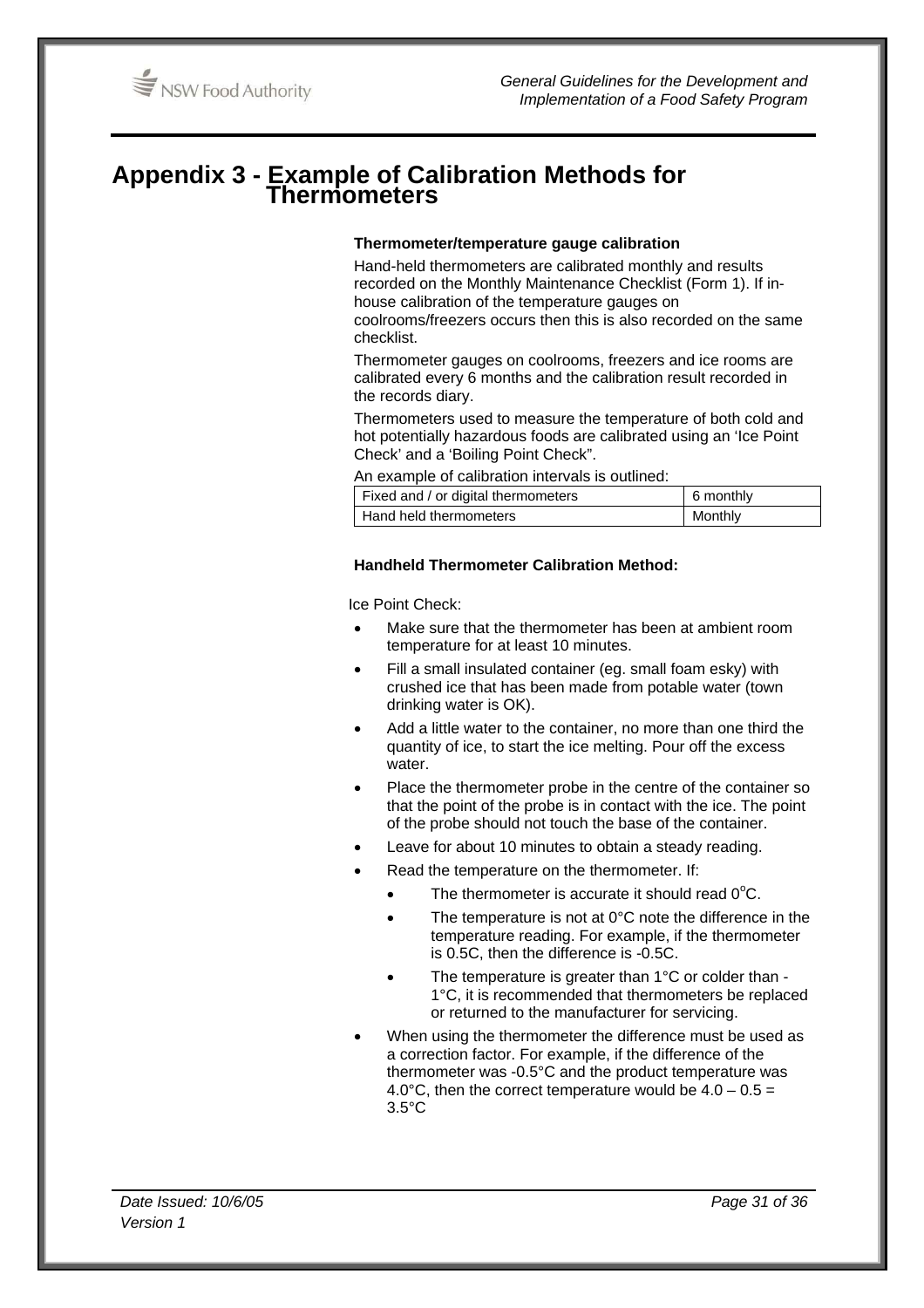

Boiling Point Check:

- Make sure that the thermometer has been at ambient room temperature for at least 10 minutes.
- Boil an amount of water in a saucepan/pot.
- Place the thermometer probe in the centre of the pot so that point of the probe does not touch the base of the saucepan/pot.
- Leave until a steady reading is obtained.
	- Read the temperature on the thermometer. If:
		- The thermometer is accurate it should read  $100^{\circ}$ C.
		- The temperature is not at 100°C note the difference in the temperature reading. For example, if the thermometer is 100.5C, then the difference is -0.5C.
		- The temperature is greater than 1°C or colder than -1°C, it is recommended that thermometers be replaced or returned to the manufacturer for servicing.
- When using the thermometer the difference must be used as a correction factor. For example, if the difference of the thermometer was -0.5°C and the product temperature was 90.0°C, then the correct temperature would be  $90.0 - 0.5 =$ 89.5°C

#### **Chiller/Freezer Gauges Calibration Method**

- Once the handheld thermometer is calibrated it can also be used to check the accuracy of any temperature gauges on equipment such as coolrooms and freezer. This should be done at least 6 monthly and can be done by:
- Placing the thermometer in the coolroom/freezer, with the thermometer probe placed as close to the gauge probe as possible, for at least 5 minutes (making sure not to open the door during this period).
- After this period, read the temperature on the thermometer (taking into account any difference noted during the calibration of the handheld thermometer).
- Read the temperature on the gauge and determine any difference between the handheld thermometer reading and the gauge, as above.

#### **NOTE:**

#### **Temperature monitoring procedure**

- Prior to taking the temperature, the probe is to be:
	- Checked to ensure it is clean. If not, it is to be cleaned with warm water and a mild detergent and dried with a clean cloth.
	- Once clean the probe is sanitised using an alcohol swab or hot water at >77°C.
- The probe is then allowed to air dry without touching anything.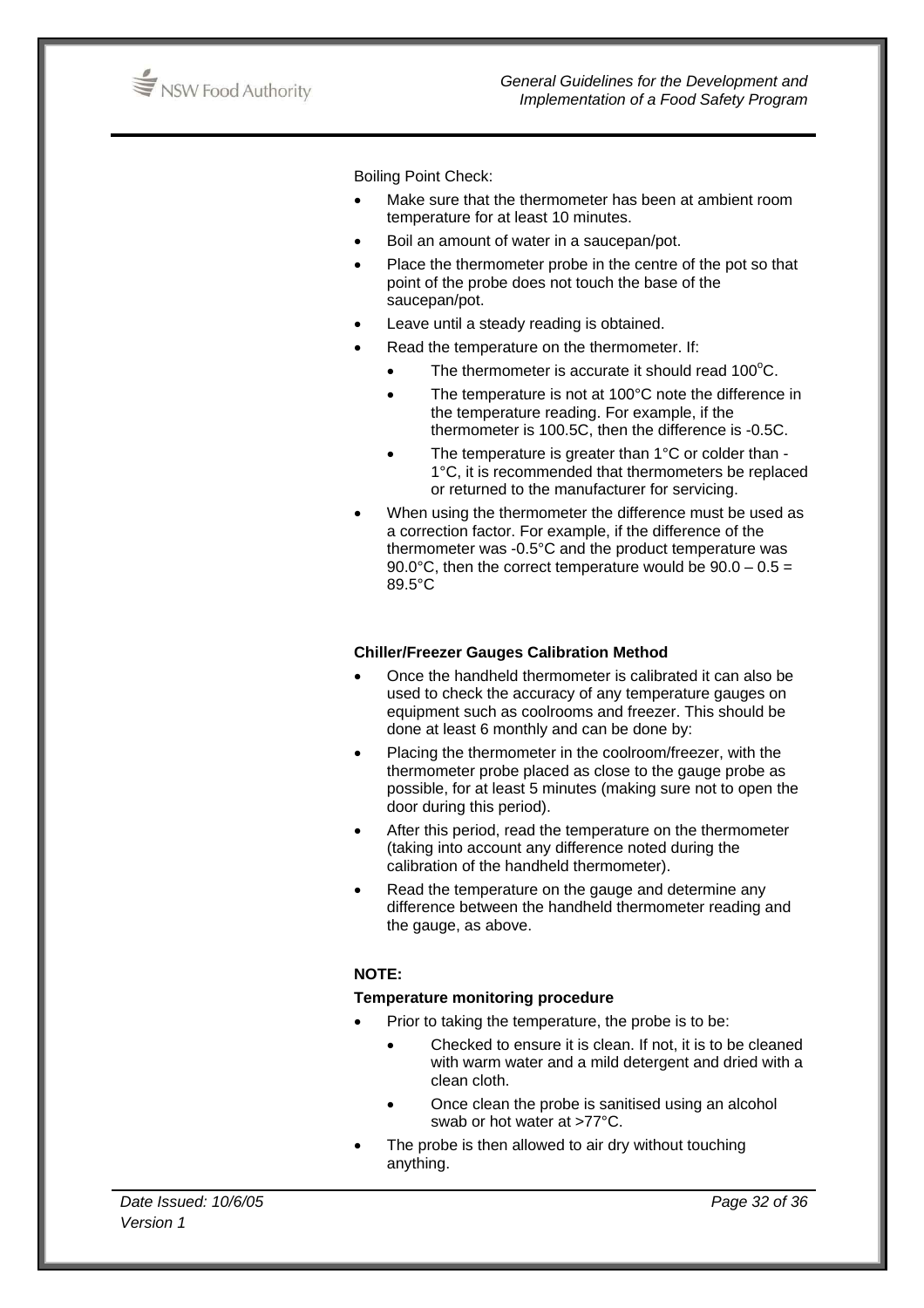

- The temperature of the food is then taken by inserting the probe into the item and allowing it to stabilise for one minute before reading the temperature. For packaged product, the probe is placed between two packages.
- After each temperature measurement the probe is cleaned and re-sanitised as above, and stored in a safe and clean area.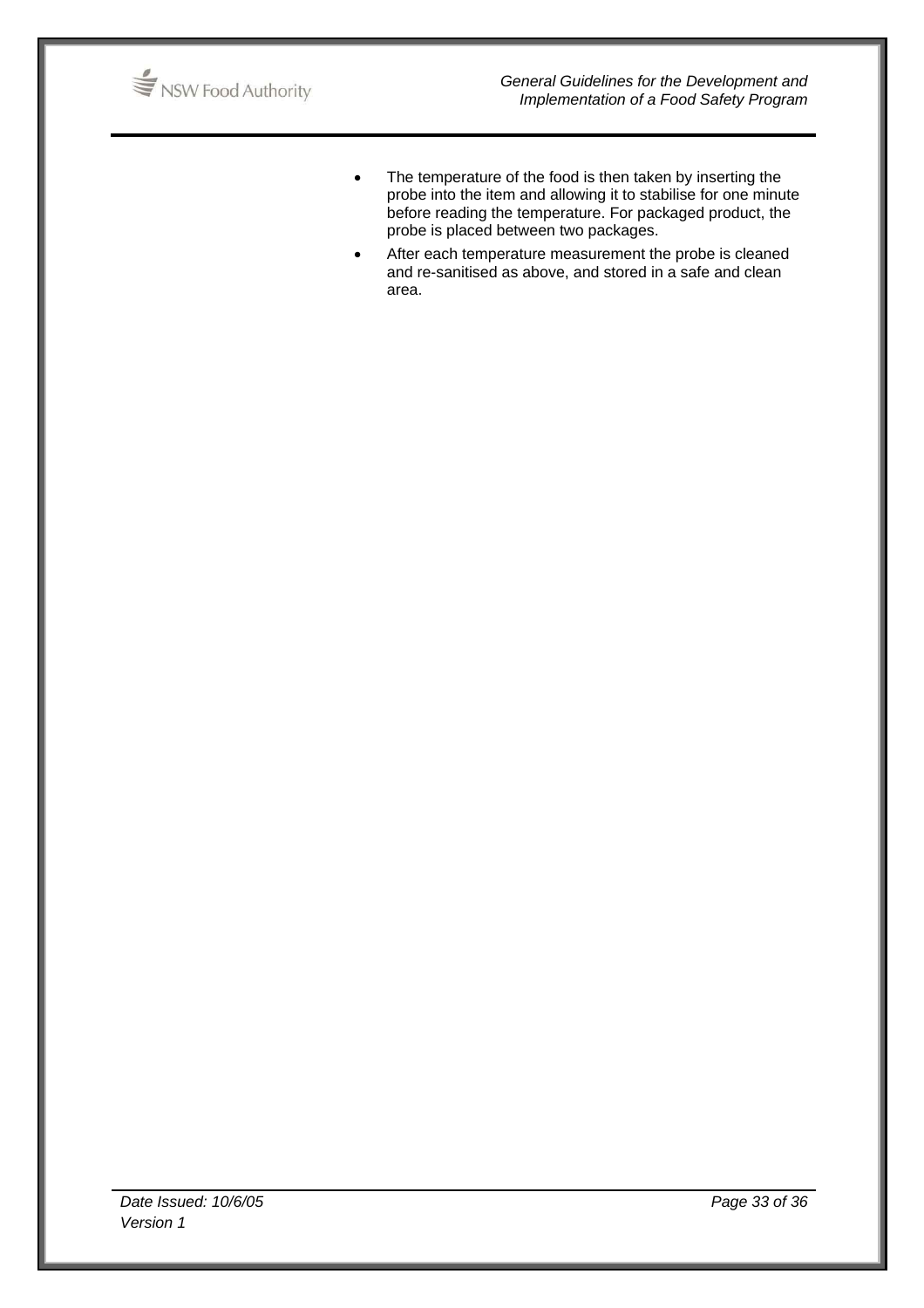# **Appendix 4 - Example of Personal Hygiene Policy**

The following is a general guide for all personnel including visitors:

- Clean clothing is to be worn by everyone entering the food handling area. Coverings such as aprons are not worn outside the food handling area. Disposable coverings are changed and disposed of regularly, especially when changing work duties, taking breaks and when going to the toilet.
- Hair must not be able to contaminate food. Long hair must be tied back or covered with a hair net. Beards are to be kept tidy or beard snoods used.
- All people must wash their hands prior to handling of food. Where gloves are used, they are kept clean and intact.
- Fingernails are kept short and clean with no nail polish or false nails.
- Only plain wedding band rings are worn in the food handling area.
- People with sores, boils, cuts or abrasions must not handle food unless:
	- The affected area is covered with a waterproof adhesive dressing; and
	- The food cannot be contaminated.
- All persons must ensure they:
	- Do not eat over food or food handling surfaces;
	- Do not smoke in food handling areas; and
	- Do not sneeze, blow or cough over uncovered food or food contact surfaces.
- All personnel handling food shall be knowingly free from infectious diseases or skin conditions, which may be transmitted through the handling of food products.

*Any personnel suffering from a transmittable condition or symptoms of food borne disease (such as diarrhoea or vomiting) shall not engage in food handling if there is any possibility of them contaminating the products being processed/delivered.*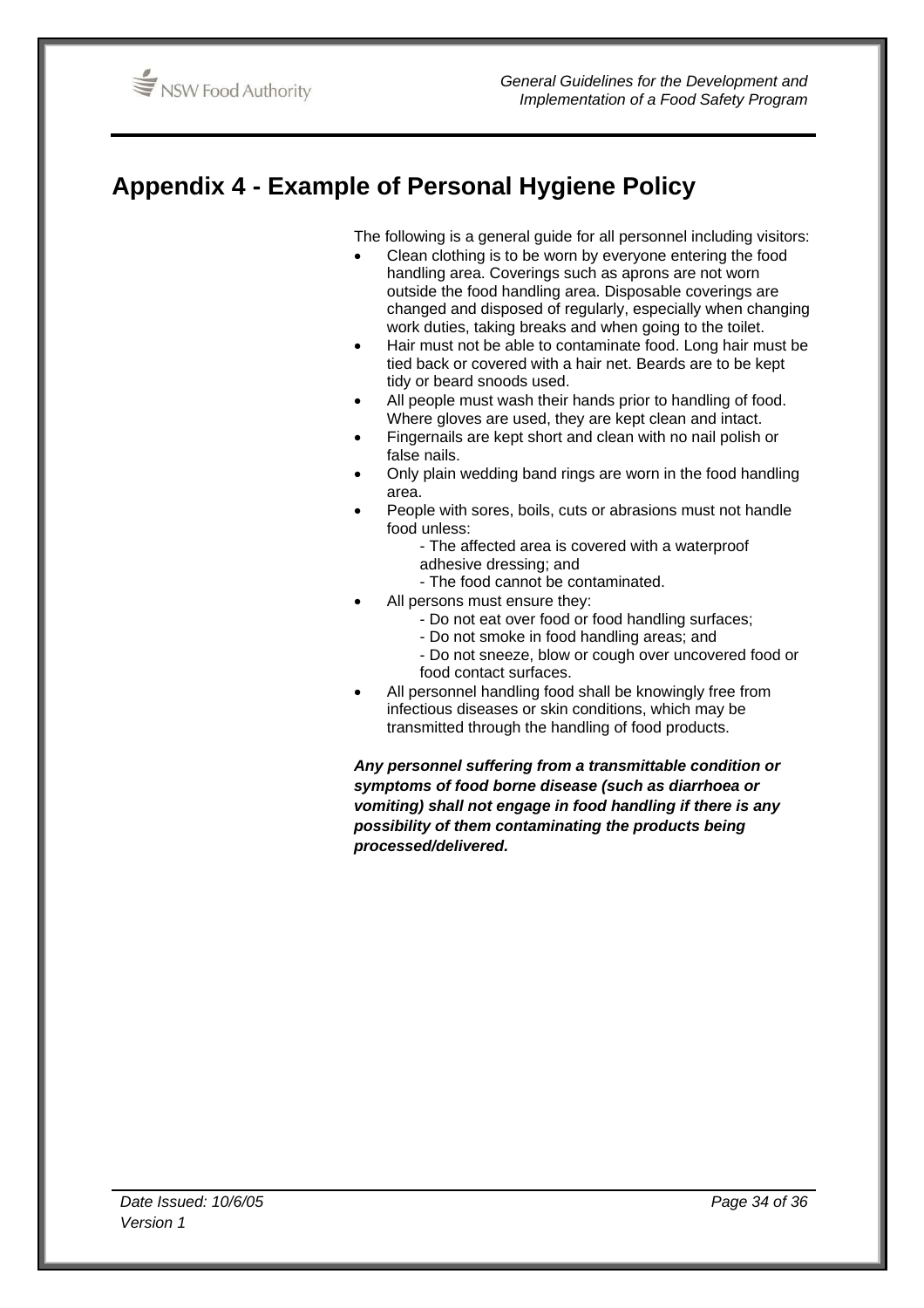# **Appendix 5 - Examples of Good Handling Policies**

Below are listed some issues for consideration when developing policies relating to Good Handling Practices.

#### **Storage**

- As soon as supplies are received they should be placed in the appropriate storage area (freezer, coolroom or dry storage area).
- Packaging materials must be stored in a manner that prevents contamination by dust, vermin and chemicals. Opened boxes of packaging material must be sealed between production days.
- All stock should be rotated to ensure the oldest stock is used first. Prior to use, any expiry dates are checked and if the product has expired it is not to be used.
- Products should be either stored in the original packaging or transferred to food-grade packaging. If product is not packaged/sealed, then it should be covered.
- Raw food is stored separately to ready-to-eat food  $-$  if separate storage areas are not available, ready-to-eat food is stored above raw.
- All dry products are stored in a manner to prevent contamination from moisture, dust, dirt, pests and rodents.
- All perishable/refrigerated/frozen foods must be stored under temperature control.
- Refrigerated products stored at  $5^{\circ}$ C or less
- Frozen products stored at  $18^{\circ}$ C or less
- All products are stored and transported at 5°C or less.

#### **Waste management**

Procedures for handling waste materials and cleaning waste bins should be documented.

#### **Food disposal**

Unsafe product is to be disposed of properly to ensure that it is not included with food for sale.

Food may need to be disposed of because:

- Of a product recall;
- The product has exceeded its shelf life; or
- The product does not comply with your food safety program.

If food is to be disposed of but cannot be discarded immediately it is marked clearly with 'HOLD' for disposal, and separated from other food.